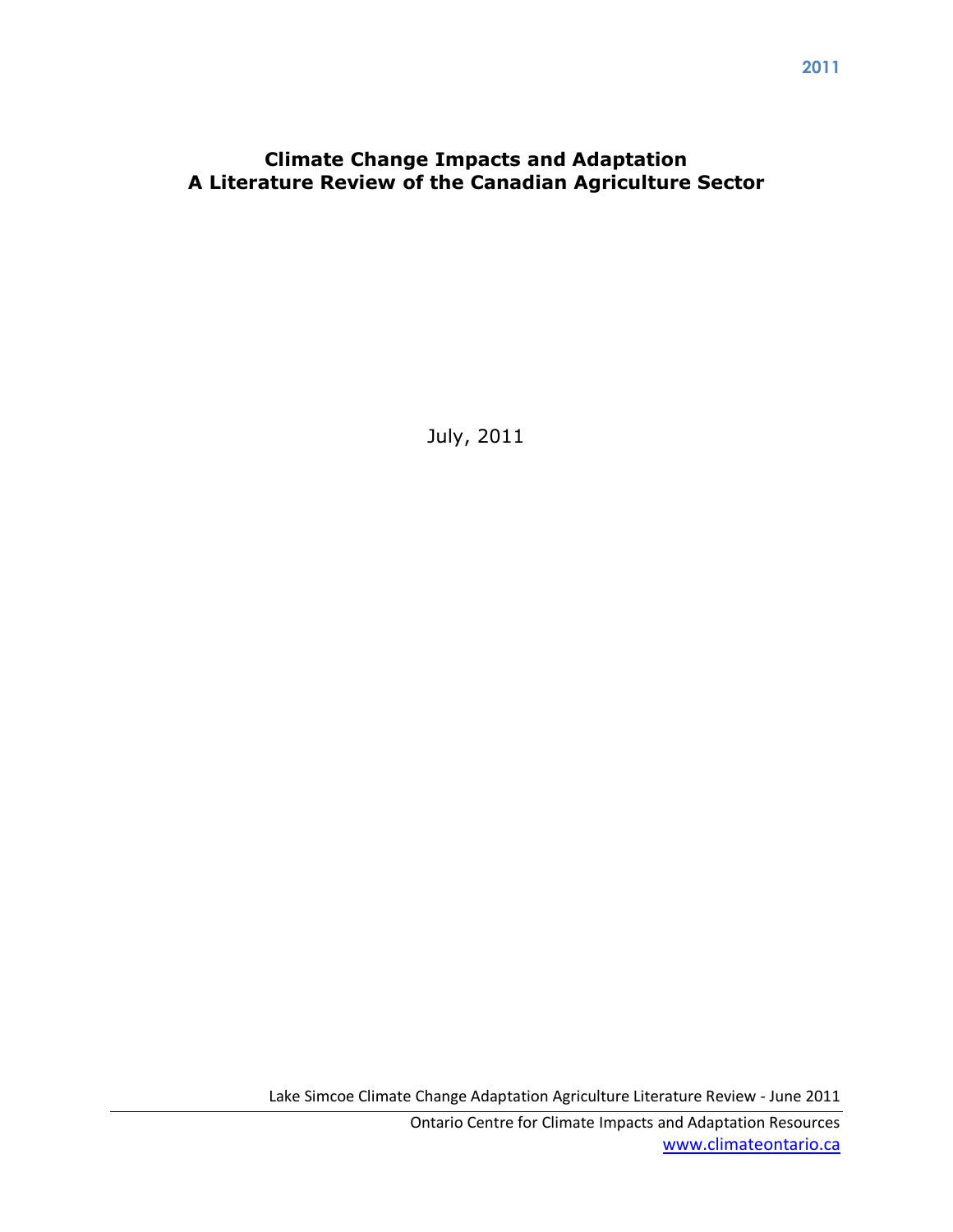#### **Preface**

The following literature review seeks to capture and summarize current research in the field of climate change adaptation in the agriculture sector. While the review is mainly focused on peer reviewed scientific research, there are many examples of adaptation efforts within levels of government. The review was initially focused on adaptation in an Ontario agriculture setting and then expanded into other parts of Canada with some key examples in the United Stated and Internationally.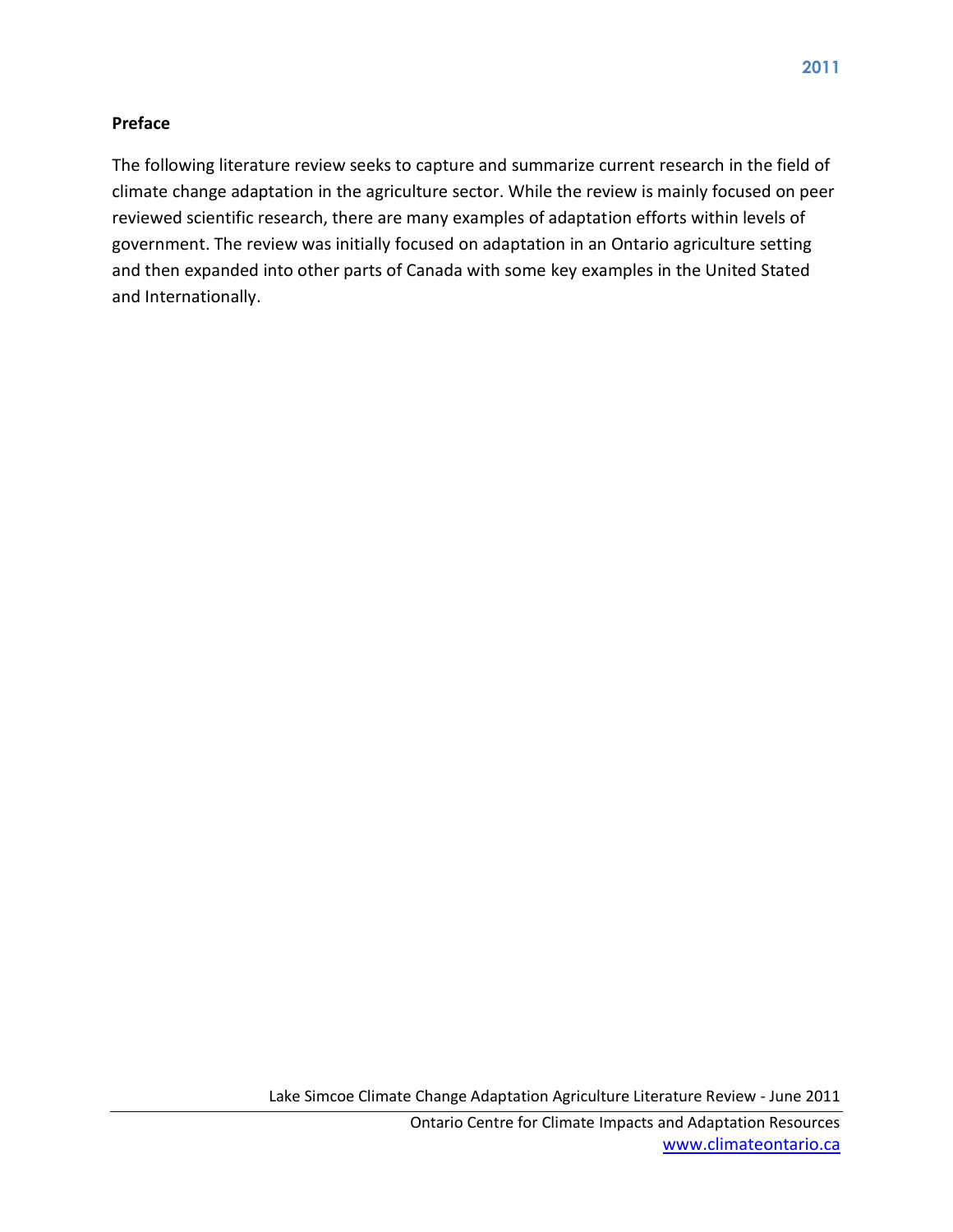## **1.0 Methods**

This literature review examines studies conducted mainly in Ontario, followed by an expansion into Canada, and select literature from United States and international sources. Studies between 2000 and June 2011 were reviewed. Searches were primarily conducted through Google Scholar using a number of key word search strings to retrieve relevant documents.

Examples of key word phrases:

- 1. Agriculture adaptation Ontario
- 2. Agriculture adaptation Canada
- 3. Agriculture adaptation Ontario climate change
- 4. Adaptation vulnerability Ontario Agriculture
- 5. Adaptation Climate Change Vulnerability Ontario Agriculture
- 6. Climate Change Vulnerability Ontario Agriculture
- 7. Agriculture Risk Ontario Climate Change

In addition to key word search strings, the literature review included author searches as well as reviews of governmental literature and websites.

## **2.0 Agriculture in Ontario**

The agricultural sector contributes to a substantive piece of Ontario's economy. In Ontario, more than 57,000 farms contribute \$10.3 billion to the Provincial GDP and capture close to one quarter of the country's national farm cash receipts. While the sector's importance to both the economy and food supply is apparent, agriculture is quite sensitive to changes in weather and climate. The vulnerability of the agriculture sector to the impacts of climate change depends on the degree to which it is able to cope with current weather and climate conditions as well as its capacity to recognize future threats as climate continues to change.

Current climate models suggest that Ontario could experience average annual temperature increases in the range of 2.5° C to 3.7° C by the 2050s. The spatial variability of these increases will mean more significant challenges on some parts of the province. Given that the European Union considers increases to global average temperatures beyond 2 °C to be 'dangerous', these average annual increases in Ontario, combined with continued climate variability and extreme events, the agriculture sector will be forced to cope beyond the traditional changes noted through time.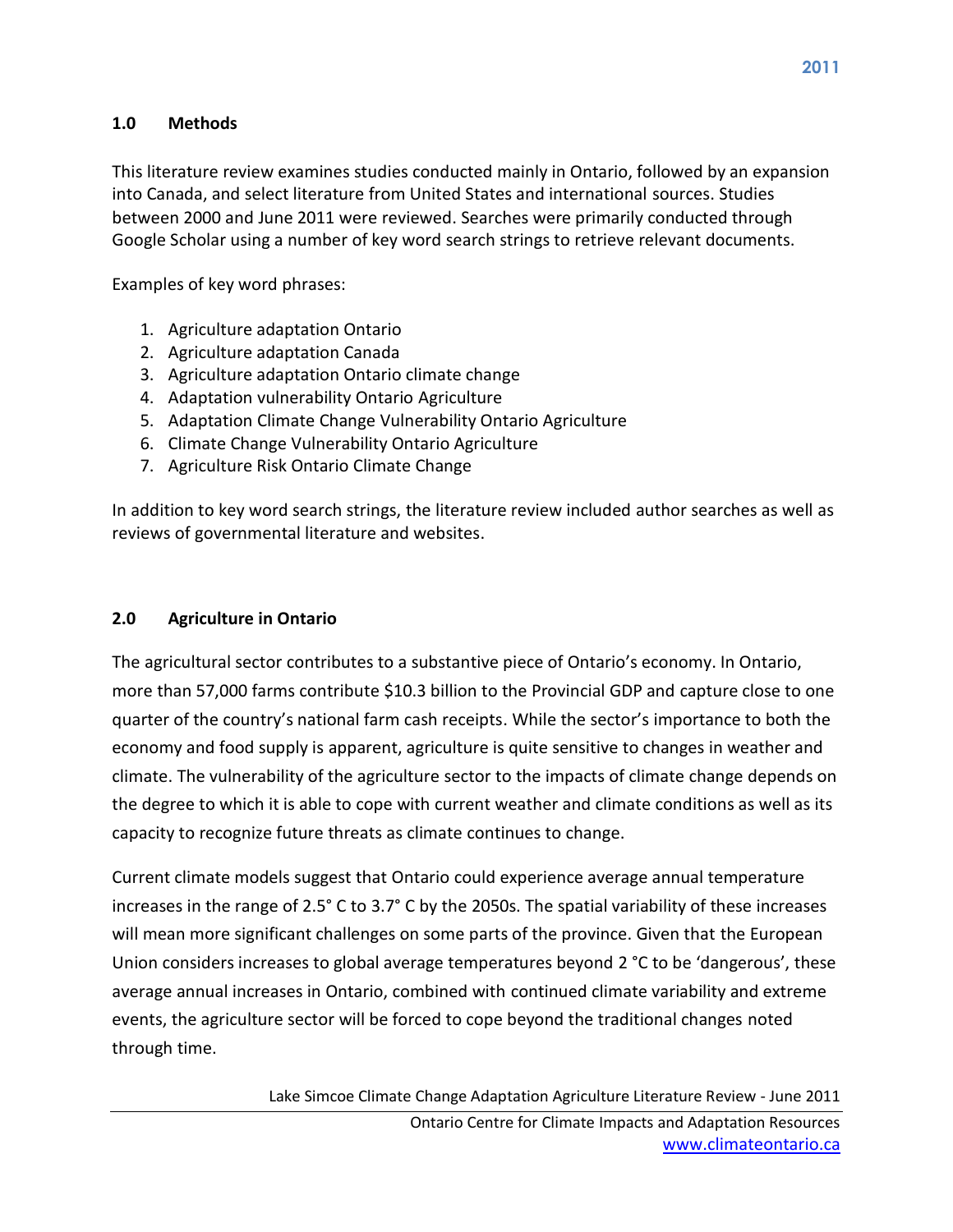- Changes in precipitation regimes i.e. wetter winters, rainier winters and dryer, hotter summers;
- Changes in drought frequency and severity;
- Changes to the frequency and intensity of storms;
- Increases to average annual and average seasonal air temperatures;
- Warmer winter temperatures, particularly daytime minimum temperatures;
- Changes in soil temperature and moisture.

From these climate and weather changes stem both risks and opportunities for the agricultural sector. Negative impacts include:

- Yield changes for vegetable and grain crops;
- Negative effects on forage crops;
- Increases in pests, diseases, weeds, and fungi;
- Crop damage due to extreme weather events (i.e. heat waves and freezing rain);
- Increases in drought stress and increases in future water demands;
- Increases in evapotranspiration;
- Increases of stress for livestock with extreme weather event (i.e. heat waves).

While not often discussed and properly evaluated, there may be some positive impacts from climate change which could include:

- Potential increases in soil moisture;
- Potential increases to the length of the growing season (i.e. earlier start to planting season);
- Increases to crop production and yields;
- Potential to grow new crop species in a warmer climate;
- Increases in land value.

The impacts of climate change will vary geographically with some regions being warmer or cooler and others wetter or drier. Similar to other sectors, the net impacts of climate change on agriculture are still not fully clear as is the capacity to handle climate change through adaptation. Historically, farmers have been considered highly adaptable to weather variability, but climate change may pose new unpredictable risks for the future. Continued dialogue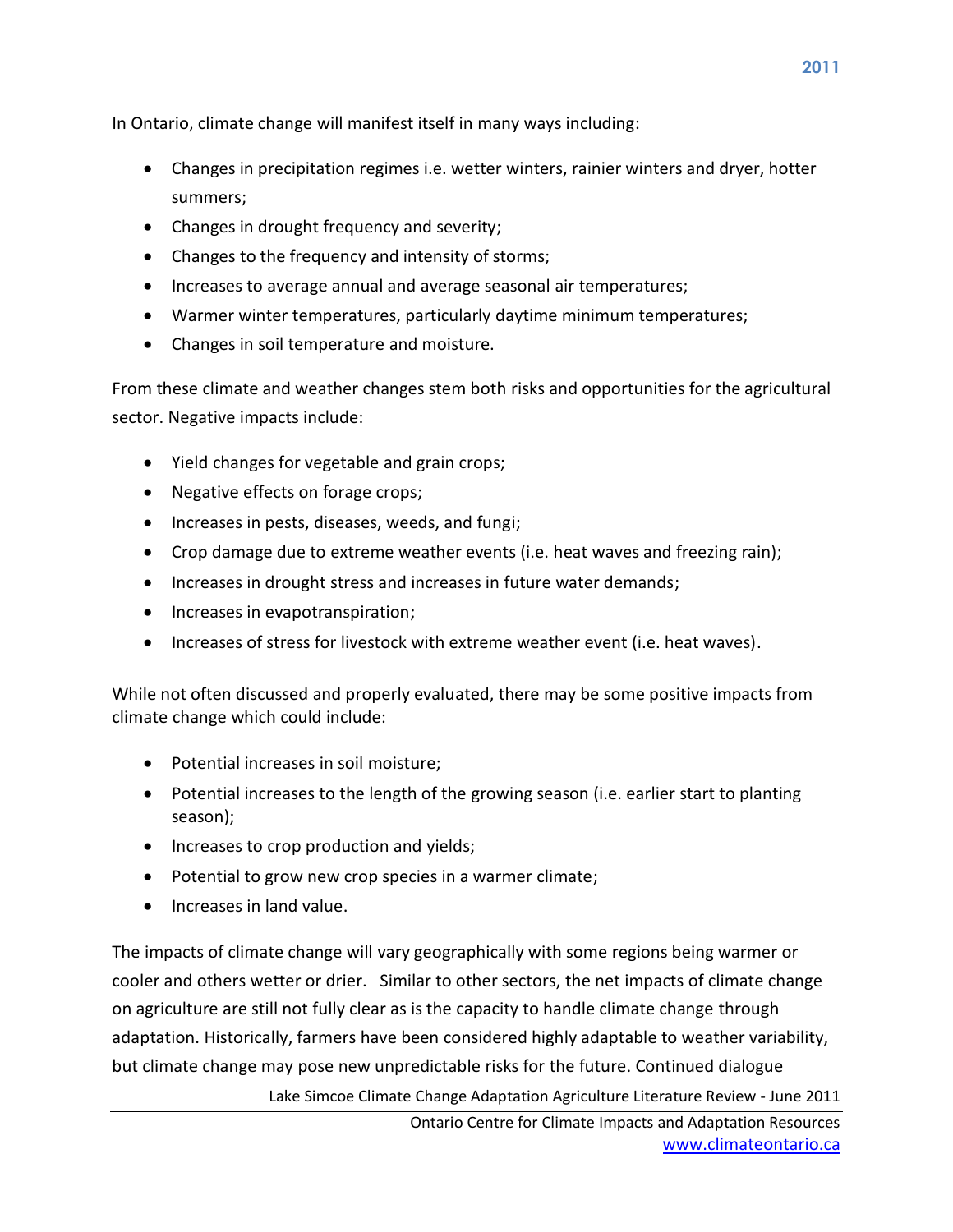between the science community and agriculture stakeholders will ensure that new science provides input for decision making and that climate change is embedded within existing management practices at the local and farm level.

The potential increase of intense weather events should also be of concern to both farmers and all levels of government. Past examples of severe drought in Canada during the 1930s and early 2000 demonstrate farmer's limitations to severe weather events. Farmers will be able to adapt to many of climate change's challenges, but there may be limits to levels of coping for agricultural producers.

References:

- 1. Abler, D. and Shortle, J. 2000. Climate change and agriculture in the Mid-Atlantic Region. Climate Research, Vol. 14: 185 – 194.
- 2. Belliveau, S., Smit, B., and Bradshaw, B. 2006. Multiple exposures and dynamic vulnerability: Evidence from the grape industry in the Okanagan Valley, Canada. Global Environmental Change, Vol. 16 (4): 364 – 378.
- 3. Bizikova L., T. Neale and I. Burton 2008. Canadian communities' guidebook for adaptation to climate change. Including an approach to generate mitigation co-benefits in the context of sustainable development. First Edition. Environment Canada and University of British Columbia, Vancouver.
- 4. Bonsal, Barrie R., Wheaton, Elaine E. , Chipanshi, Aston C. , Lin, Charles , Sauchyn, David J. and Wen, Lei. 2011. Drought Research in Canada: A Review, Atmosphere-Ocean, iFirst article: 1–17
- 5. Canada. National Round Table on the Environment and the Economy. (2010). Degrees of Change: Climate Warming and the Stakes for Canada. Ottawa: NRTEE.
- 6. Chiotti, Q., and B. Lavender. 2008. Ontario. In From Impacts to Adaptation: Canada in a Changing Climate 2007. D. S. Lemmen, F. J. Warren, J. Lacroix and E. Bush, eds., 227-274. Ottawa, Government of Canada.
- 7. Howden, S.M, Soussana, J.F., Tubiello., F.N., Chhetri, N., Dunlop, M., and Meinke, H. 2007. Adapting agriculture to climate change. The National Academy of Sciences of the USA 104 (50): 19691 – 19696.
- 8. Government of Ontario. 2011. Economy Agriculture. Online. [http://www.ontario.ca/en/about\\_ontario/004594.html](http://www.ontario.ca/en/about_ontario/004594.html)
- 9. Kulshreshtha, S. 2011. Climate Change, Prairie Agriculture, and Prairie Economy: The New Normal. Canadian Journal of Agricultural Economics 59: 19–44.
- 10. Lotze-Campen, H., and Schellnhuber, H.J. 2009. Climate impacts and adaption option in agriculture: what we know and what we don't know. J. Verbr. Lebensm. 4: 145 – 150.
- 11. McLeman, R., Mayo, D, Strebeck, E., and Smit, B. 2008. Drought adaptation in rural eastern Oklahoma in the 1930s: lessons for climate change adaptation research. Mitig Adapt Strat Glob Change 13:379 – 400.
- 12. Marchildon, G., Kulshreshtha, S., Wheaton, E., and Sauchyn, D. 2008. Drought and institutional adaptation in the Great Plains of Alberta and Saskatchewan, 1914-1939. Natural Hazards, 45: 391 – 411.
- 13. Merritt, W., Alilia, Y., Barton, M., Taylor, B., Cohen, S., and Neilsen, D. 2006. Hydrologic response to scenarios of climate change in sub watersheds of the Okanagan basin, British Columbia. Journal of Hydrology 326 (1-4), 79-108
- 14. Wandel, J.,Young, G., and Smit, B. 2009. The 2001 2002 Vulnerability and Adaptation in Alberta's Special Areas. Prairie Forum. Springer 31 (1): 211 – 234.

#### **1.1 Adaptation and Agriculture**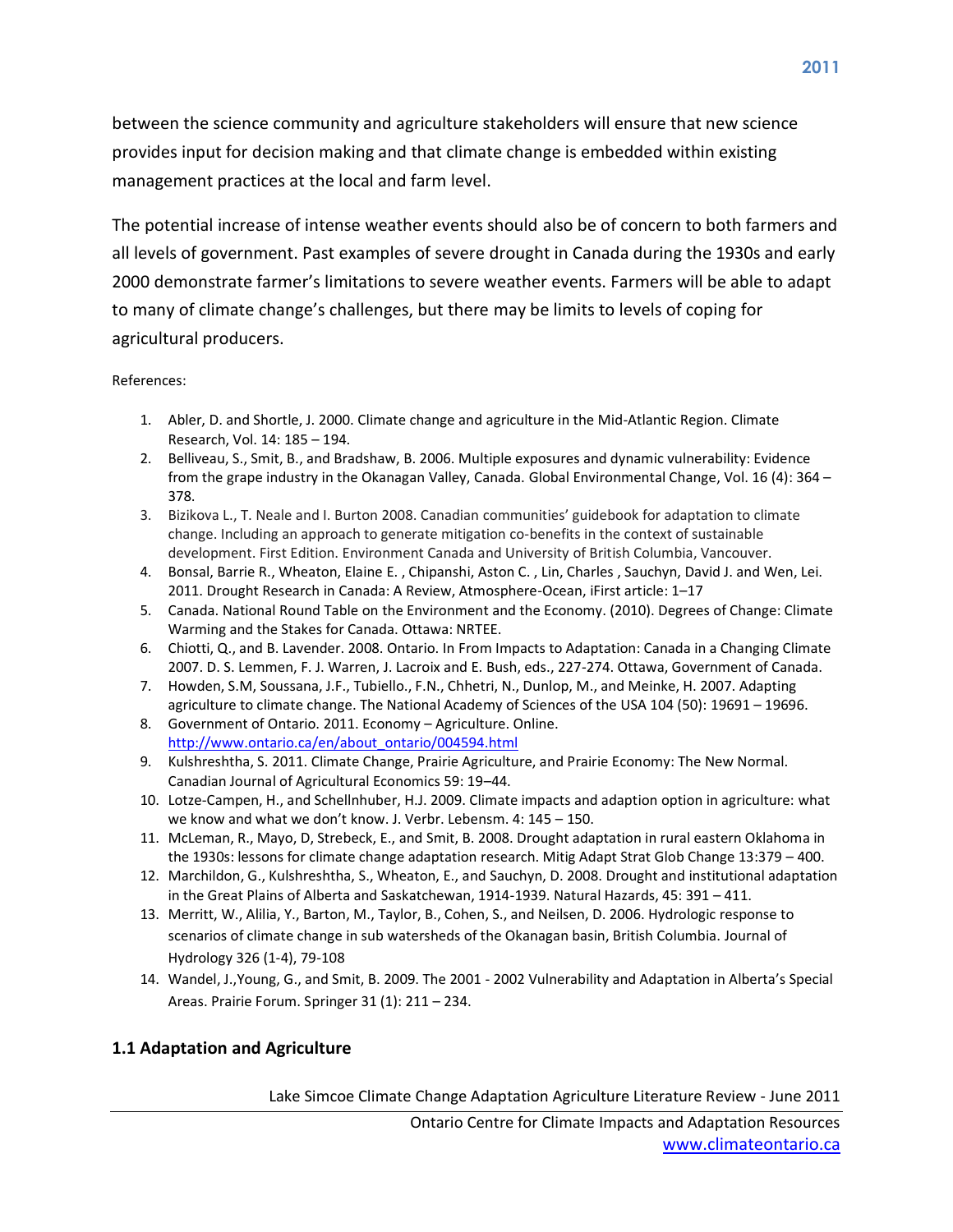At current, Ontario farmers are not fully engaged in planning for potential climate change impacts on both an individual or community level. Farmers have stated as being apt and able to cope and adapt to future climate change impacts while seeing the issue as futuristic and long term. Farmers cope with weather patterns on a daily, monthly, seasonal and annual basis and feel confident to be able to adjust to potential risks. Many farmers cite reliance on technology and best management practices to mitigate climate change risks. Some methods currently being applied to reduce climate and weather risks include:

- Crop and pasture rotation;
- Fallowing of fields, and low or no tillage techniques;
- Increase implementation of irrigation, fertilizer, pesticides, or fungicides;
- The use of variety of genetic strains and vigour lines of crops or livestock;
- Physical barriers (i.e. wind breaks, buffer strips);
- Improvement of facilities (i.e. improvement of manure storage facilities);
- Changes in planting or harvesting dates;
- Changes of crops or livestock;
- Diversification of crops and livestock, and income;
- Proper monitoring techniques.

In addition and correctly, many farmers are concerned with immediate, non-weather-related risks, such as total production and yields, market fluctuations, declining farm income, and overall declining interest in farming. These 'market' variables are beyond the control of individual farmers and can present significant challenges to farm viability. Many farmers also do not have the option to adapt immediately to climate change impacts:

*About 12 or 13 years ago my brother told me, "I see where they are predicting record drought this year, and record temperatures, and if I was you I wouldn't plant anything. They are calling for a record bad year." And I told him, "I got land rented, I got land bought, I got tractors bought and leased, I got people working for me, I can't just say I'm not going to farm this year because they are predicting a bad year." (Crane et al, 2001).*

It is for these reasons that climate change adaptation is not strongly viewed as a short term priority for the sector in comparison to other equally important challenges. In order to raise awareness of the need for adaptive management, education material and programs would help farmers become better informed of the potential impacts from climate change (i.e. increase in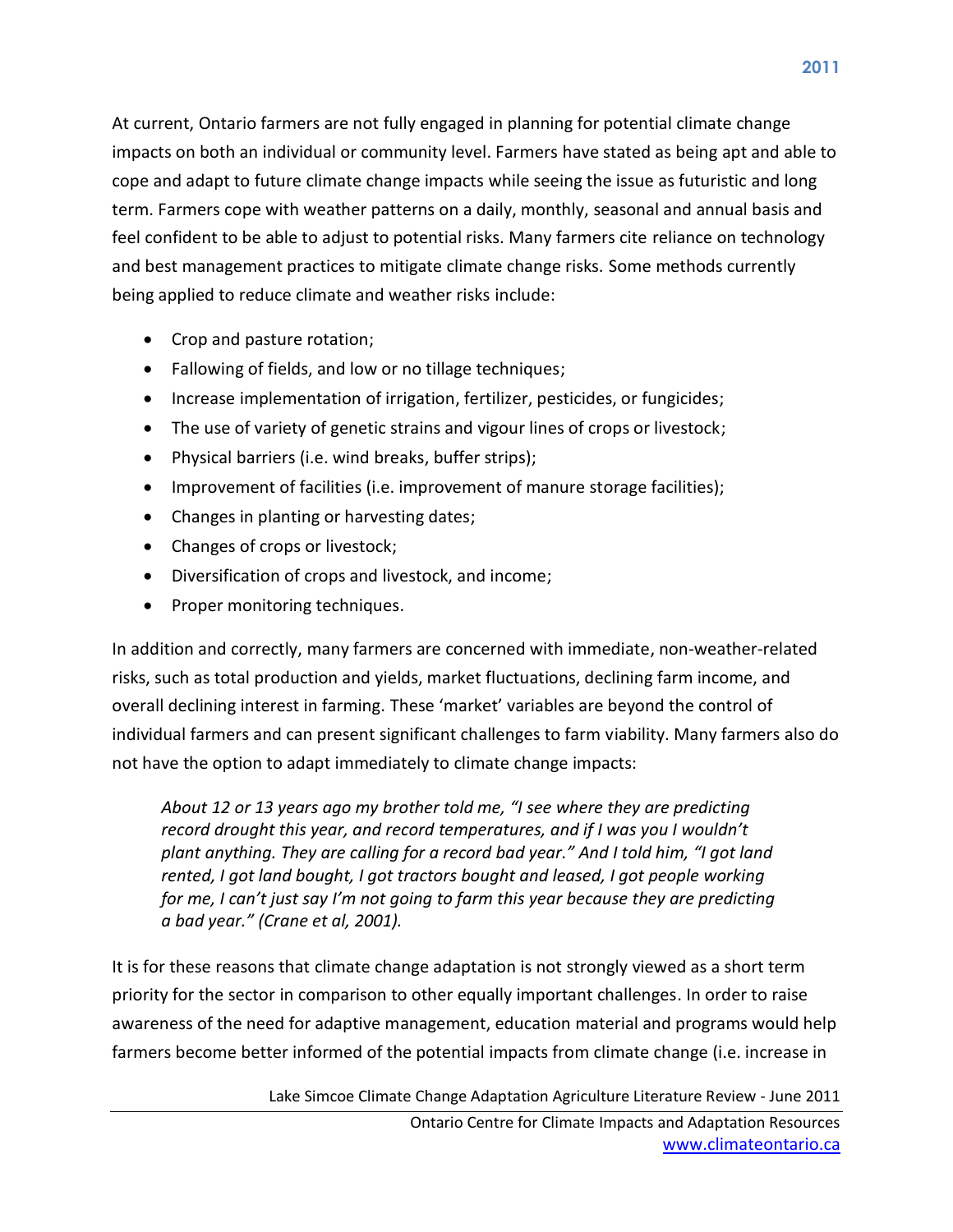severe storms) so that they may best prepare for future climate change scenarios. Researchers and educators must also carry a responsibility to better inform farmers of the potential risks and opportunities.

Education on a local level requires the support of all levels of government. Currently, agricultural adaptation guides are in the infancy stages and few municipalities have begun to implement climate adaptation strategies. Research is currently being conducted in select rural agricultural communities in Ontario. These case studies outline the barriers and advantages towards climate adaptation. Communities are not yet at the adaptation implementation stage. Adaptation on a farm level is occurring mostly due to non-climate conditions (economic, political, etc) pressures.

In a report released in 2010, Ontario's Expert Panel on Climate Change Adaptation developed a series of 59 recommendations that would see adaptation measures implemented throughout various government departments, including recommendations geared toward the agricultural sector. The Government of Canada is addressing climate change and adaption by outlining climate change mitigation and adaptation strategies over the next  $3 - 5$  years, which will result in direct and indirect impacts upon agriculture sector. While few communities across Canada have begun to strategize for future climate change impacts, six communities are leading the way with specific adaptation pilot projects. Internationally, examples of polices and strategies include the National Adaptation Strategy developed by eight EU Member States, outline agriculture adaptation policies and framework for a broad region.

There is no single approach to climate change adaptation. Communities and municipalities each have to contend with unique geography, topography, and climatic conditions, and socioeconomic conditions therefore making climate change adaptation unique to each community. Governments traditionally have placed more emphasis on GHG mitigation to deal with climate change. That focus has now shifted to include recognition of risks from the impacts of climate change; impacts that are occurring now and will continue into the future.

#### References:

- 1. Bernier, M.H. 2008. Assessing On-Farm Water Use Efficiency in Southern Ontario. McGill University, Québec.
- 2. Bindi, R. and Olessen, J. 2011. The responses of agriculture in Europe to climate change. Reg Environ Change 11 (1): 151–158.
- 3. Bizikova, L. and Crawford Boettcher, E. 2010. Review of key national and regional policies and incentives to support adaptation and adaptive capacity in the agricultural sector. International Institute for Sustainable Development. Winnipeg, Manitoba.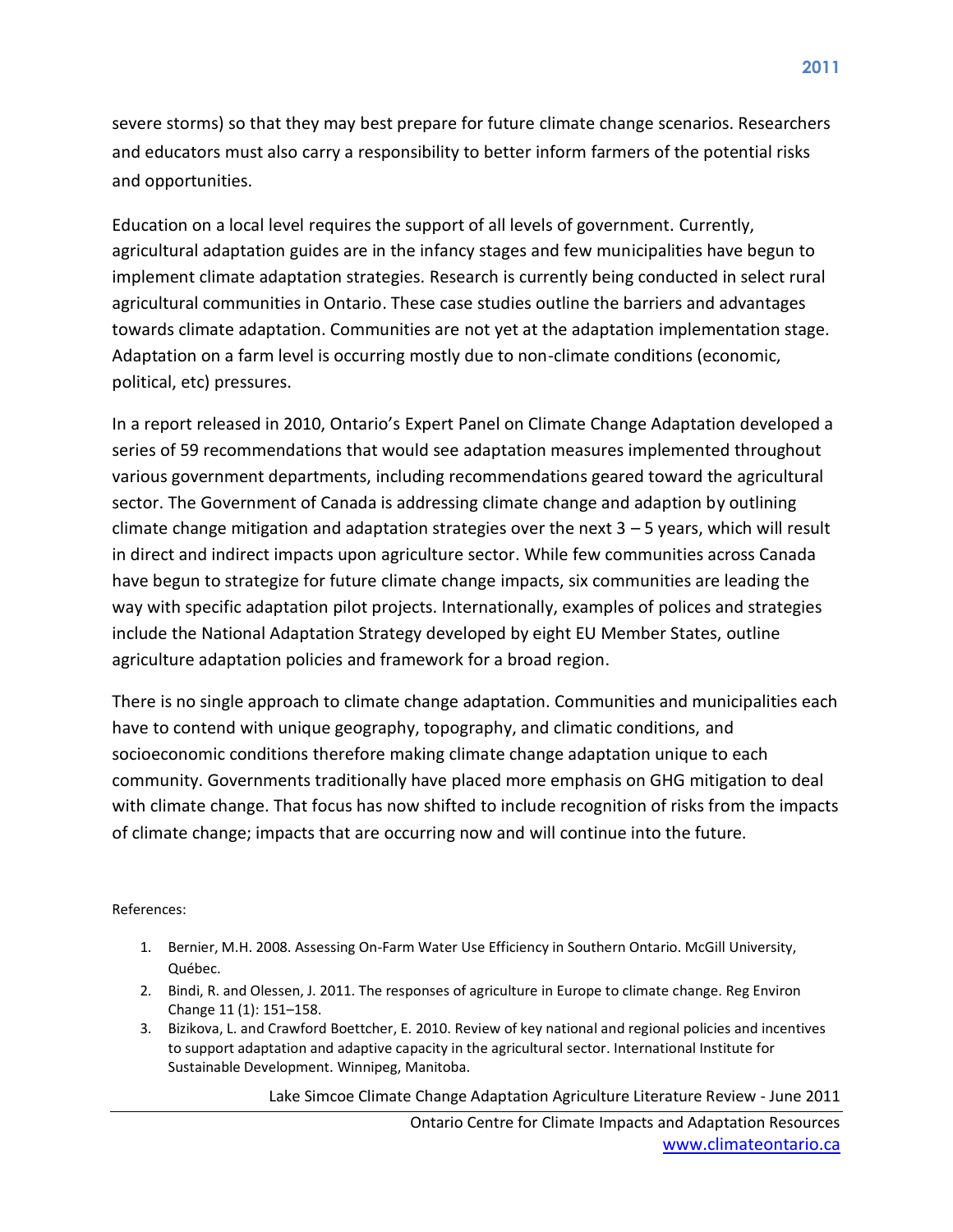- 4. Crane, T., Roncoli, C., and Hoogenboom. 2001. Adaptation to Climate Change and Climate Variability: The Importance of Understanding Agriculture as Performance. NJAS -Wageningen Journal of Life Sciences 57: 179–185.
- 5. Government of Canada. 2010. Status of Climate Change Adaptation in Canada's Agricultural Sector. PRI Project Sustainable Development. Online: http://www.pri-prp.gc.ca.
- 6. Iglesias, A., Quiroga, S., and Diz, A. 2011. Looking into the future of agriculture in a changing climate. European Review of Agricultural Economics 3(37): 1 – 21.
- 7. Jacques, L.S., De Vit, C., and Gagnon-Lebrun, F. 2010. Status of Climate Change Adaptation in Canada's Agricultural Sector. Government of Canada, Policy Research Initiative.
- 8. McLeman, R. 2010. Impacts of population change on vulnerability and the capacity to adapt to climate change and variability: a typology based on lessons from a hard country. *Population and Environment* DOI: 10.1007/s11111-009-0087-z.
- 9. Ministry of the Environment, Ministry of Natural Resources, and Lake Simcoe Region Conservation Authority. 2009. Lake Simcoe Protection Plan. Queen's Printer for Ontario, Ontario.
- 10. Pearson, D. and I. Burton. 2009. Adapting to climate change in Ontario: Report of the expert panel on climate change adaptation. Toronto: Government of Ontario, Ministry of the Environment.
- 11. Reid, S., Belliveau, S., Smit., B., and Caldwell. W. 2007. Vulnerability and Adaption to Climate Risks in Southwestern Ontario Farming Systems. Chapter 13: Farming in a changing climate. UBC Press, Canada.
- 12. Reid, S., Smit, B., Caldwell, W., and Belliveau, S. 2007. Vulnerability and adaptation to climate risks in Ontario agriculture. Mitig Adapt Strat Glob Change 12:609–637
- 13. Richardson, G. R. A. 2010. Adapting to Climate Change: An Introduction for Canadian Municipalities. Ottawa, Ont.. Natural Resources Canada, 40 p.
- 14. Rochette, P., Bélanger, G., Castonguay, Y., Bootsma, A. and Mongrain, D. 2004. Climate change and winter damage to fruit trees in eastern Canada. Can. J. Plant Sci. 84: 1113–1125.
- 15. Sander-Regier, R., McLeman, R., Brklacich, M., and Woodrow, M. 2009. Planning for climate change in Canadian rural and resource-based communities. Environments Journal Volume 37(1): 35 – 57.
- 16. Smit, B., Dolan, H., Skinner, M., Bradshaw, B., and Bryant C. 2001. Adaptation to Climate Change in Agriculture: Evaluation of Options. Department of Geography, University of Guelph.
- 17. Smit, B. and Skinner, M. 2002. Adaptation Options in Agriculture to Climate Change: A Typology. Mitigation and Adaptation Strategies for Global Change 7: 85–114.
- 18. Tarleton, M., and Ramsey, D. 2008. Farm-Level Adaptation to Multiple Risks: Climate Change and Other Concerns. Journal of Rural and Community Development 3 (2); 47 – 63.
- 19. Terrence, T. and Pearce, W. 2009. Living with Climate Change: How Prairie Farmers Deal with Increasing Weather Variability. Natural Resource Institute, University of Manitoba, Winnipeg.
- 20. Wall, E, Smit, B., and Wandel, J. 2004. Canadian Agri-food Sector Adaptation to Risks and Opportunities from Climate Change. Position Paper on Climate Change, Impacts, and Adaptation in Canadian Agriculture. C-CIARN Agriculture, Guelph, Ontario

#### **1.2 Barriers**

Adapting to changed climate often encounters barriers at the farm and/or local level. Some of these barriers include:

1. Lack of understanding the state of the science and research in the field: there still is an air of uncertainty and imperfection around climate change therefore it is difficult for farmers to weigh out the benefits and costs of investing in adaptation.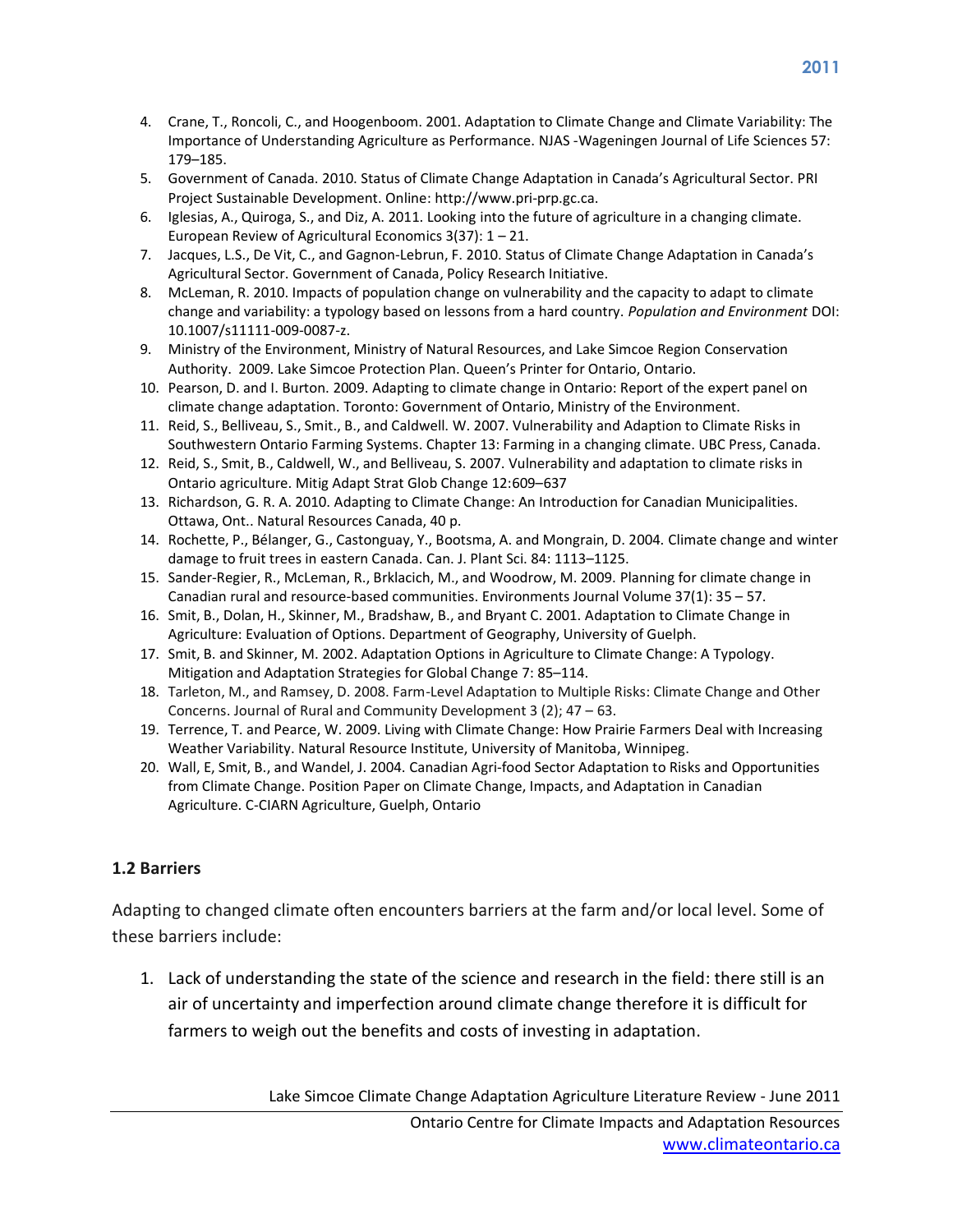- 2. Uneven adaptation: adaptation will be difficult to implement if benefits, such as financial support, infrastructure, and technology and supplies, are unevenly distributed or available to farmers.
- 3. Financial constraints: adaptation can prove costly. Farmers in a lower income bracket will have less financial opportunity to adapt as cost is a significant factor.
- 4. Attitudes towards climate change. Many still believe it is a long term future problem, not needing to be currently addressed.
- 5. Lack of programs or case studies/pilot projects implementing climate adaptation. Federal, provincial, and municipal governments are still in the infancy of developing guidance material to aid the inclusion of climate change into agricultural practices.
- 6. Rural communities face stresses other than climate change therefore climate change should not be examined in isolation from these factors.
- 7. Currently, there is a lack of producer organization involvement, shortage of government information, coordination, and direction in regards to climate change adaptation.

#### References

- 1. Bradshaw, B., Dolan, H., and Smit, B. 2004. Farm-level Adaptation to Climatic Variability and Change: Crop Diversification in the Canadian Prairies. Climatic Change 67: 119–141.
- 2. Brklacich, M., M. Woodrow, R. McLeman and K. Vodden. 2008. Enhancing the Capacity of Canadian Rural Communities to Adapt to Uncertain Future (No. A1397). Ottawa: Natural Resources Canada Climate Change Impacts and Adaptation Program.
- 3. Caldwell, W., Ball, J., Chen, Y., Ainley, S., Dixon, J., Flemming, H., and Lockhart, E. 2010. Identifying Rural Research Priorities through Community Engagement. Online. [http://www.waynecaldwell.ca/Projects/ruralresearch/RRPP-Final\\_Report\\_May\\_2010.pdf](http://www.waynecaldwell.ca/Projects/ruralresearch/RRPP-Final_Report_May_2010.pdf)
- 4. Field, C.B., L.D. Mortsch,, M. Brklacich, D.L. Forbes, P. Kovacs, J.A. Patz, S.W. Running and M.J. Scott. 2007. North America. Climate Change 2007: Impacts, Adaptation and Vulnerability. Contribution of Working Group II to the Fourth Assessment Report of the Intergovernmental Panel on Climate Change, M.L. Parry, O.F. Canziani, J.P. Palutikof, P.J. van der Linden and C.E. Hanson, Eds.,Cambridge University Press, Cambridge, UK, 617-652.
- 5. Kulshreshtha, S. 2011. Climate Change, Prairie Agriculture, and Prairie Economy: The New Normal. Canadian Journal of Agricultural Economics 59: 19–44.
- 6.
- 7. Tarnoczi, T.J. and Berkes, F. 2010. Sources of information for farmers' adaptation practices in Canada's Prairie agro-ecosystem. Climatic Change 98:299–305.

#### **1.3 Summary**

Agriculture is inherently sensitive to the variety of weather and climate factors. Changes to average annual air temperature, precipitation regimes, overall climate variability and extreme weather events will pose significant challenges to the agriculture sector in Ontario. While the benefits of climate change should be assessed and recognized by the sector, current research has identified many potential negative impacts to the entire sector. Adaptive measures can be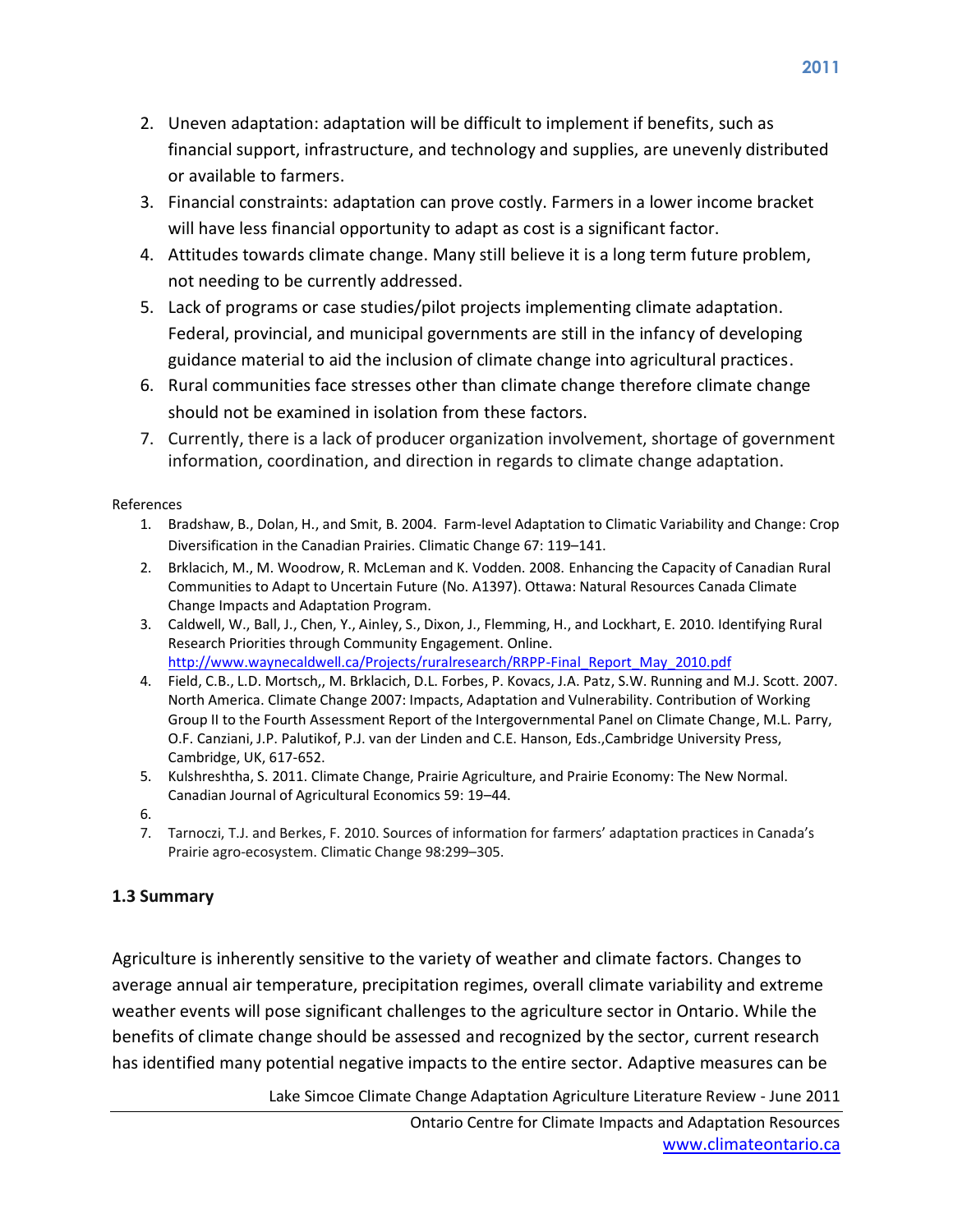implemented by agriculture stakeholders to help lessen the effects of climate change, many of which are currently being executed by farmers with little to no extra cost. Researchers are currently investigating to what level adaptation is no longer a viable option for producers, and impacts from climate change become unbearable and unprofitable for farmers.

While communities and other levels of government work towards developing risk-based assessments of the impacts of climate change and implementing adaptation responses, impacts will be most felt at the local level and thus should be addressed at the local level. Successful adaptation will not only work toward building resiliency in the agriculture sector, but should also attempt to strengthen the capacity required to plan and act on climate variability and change.

## **2.0 Summary of References**

## **1. Climate change and agriculture in the Mid-Atlantic Region**

Abler, D. and Shortle, J. 2000. Climate change and agriculture in the Mid-Atlantic Region. Climate Research, Vol. 14: 185 – 194.

## **Abstract**

Previous agricultural risk assessments in relation to climate change of the mid-Atlantic suggest the agricultural sector will be severely affected. This study, however, found that climate change impacts may provide both negative and positive impacts for local communities. Further research is needed to fully understand the environmental impacts on agricultural due to the changing climate.

# **2. AAFC's Climate Change Strategy: A Path Forward for Canadian Agriculture**

Agriculture and Agri-Food Canada. 2010. AAFC's Climate Change Strategy: A Path Forward for Canadian Agriculture. Agriculture and Agri-Food Canada.

# **Abstract**

This document addresses the complexities of climate change, the Government of Canada's commitment to addressing climate change, and recommendations to how AAFC can tackle the issue of climate change. Climate change will have both negative and positive consequences within the agricultural sector. Four strategic outcomes will guide climate change mitigation and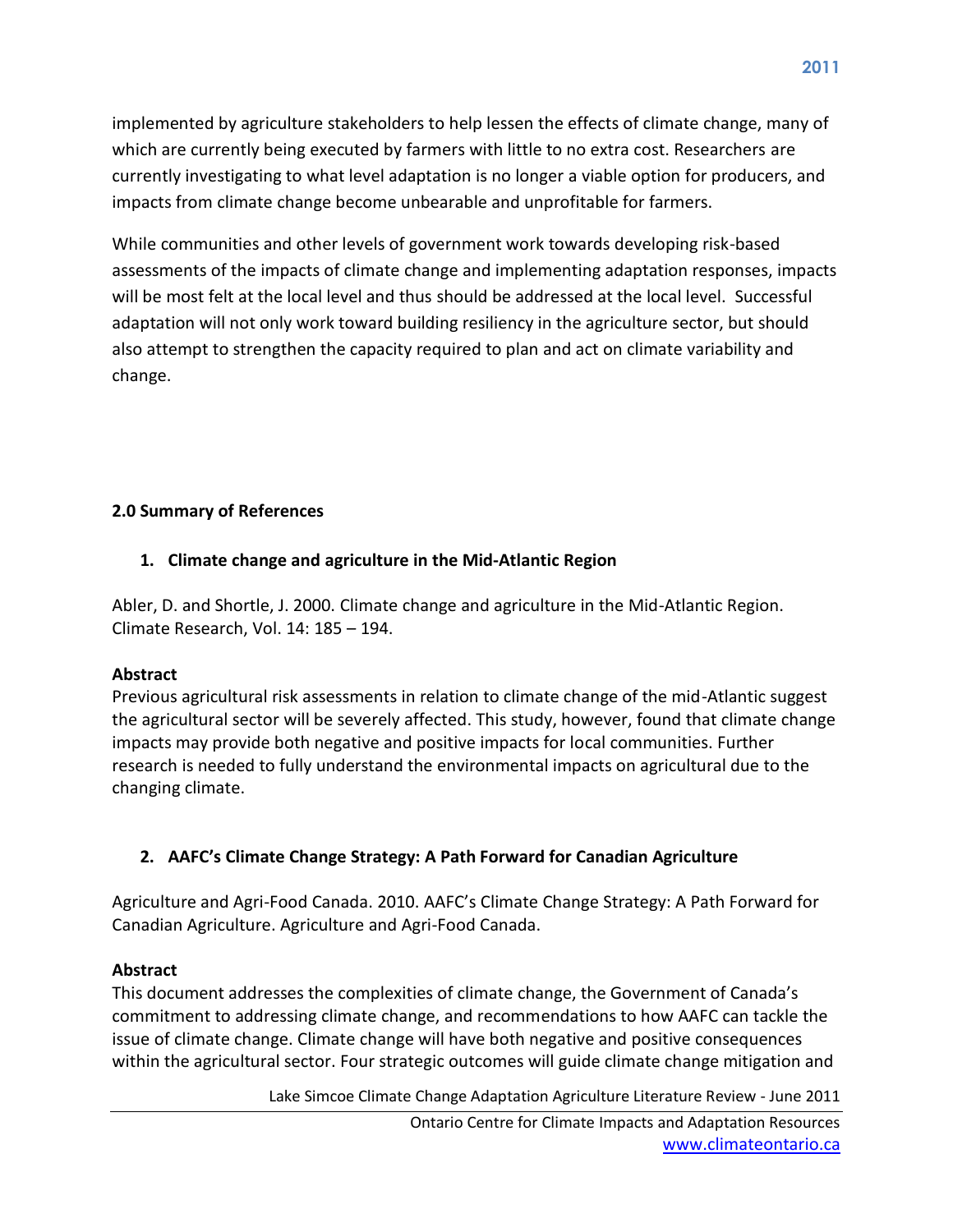adaptation strategies over the next 3 -5 years, and then will be revisited: 1) Greenhouse Gas Emissions Reduced while Sector Productivity is Maintained or Increased 2) Sector Ready to Adapt to Changes in Climate 3) Economic Opportunities Seized and 4) A Global Citizen: Canadian Agricultural Interests Represented Internationally, Information and Knowledge Exchanged with Other Nations and Expertise Shared with Developing Countries.

### **3. Performance of Agricultural Systems under Contrasting Growing Season Conditions in South-western Quebec.**

Almaraz, J.J., Mabood, F., Zhou, X., Strachan, I., Ma, B., and Smith, D.L. 2009. Performance of Agricultural Systems under Contrasting Growing Season Conditions in South-western Quebec. Journal of Agronomy and Crop Science 195 (5): 319 – 327.

## **Abstract**

Climate change will alter temperature and precipitation patterns globally, therefore affecting agricultural regions. Crop production systems must adapt to the altered conditions. In Southwestern Québec, various crops were studied under two tillage and three nitrogen fertility regimes to study their growth over three growing seasons. Two of the seasons were unusually warm and dry and demonstrated that swithgarass and sorghum-sudangrass could be a crop option for south-western Québec with increases in hot and dry seasons in the future. Crops that are naturally adapted to high temperatures and dry conditions (corn) may increase in yield while crops dependent upon wetter conditions (barley) may decrease in production.

## **4. Multiple exposures and dynamic vulnerability: Evidence from the grape industry in the Okanagan Valley, Canada**

Belliveau, S., Smit, B., and Bradshaw, B. 2006. Multiple exposures and dynamic vulnerability: Evidence from the grape industry in the Okanagan Valley, Canada. Global Environmental Change, Vol. 16 (4): 364 – 378.

#### **Abstract**

This paper assesses the vulnerability of grape growers and winery operators in the Okanagan Valley, B.C due to the risk of climate variability and identifies sources of risk. Through a series of interviews, producers outlined non-climatic risks and climatic and strategies to assist. Adaptation is reliant upon multiple factors, such as government programs, availability to resources and technology, and availability to water.

## **5. Farm-Level Adaptation to Multiple Risks: Climate Change and other Concerns**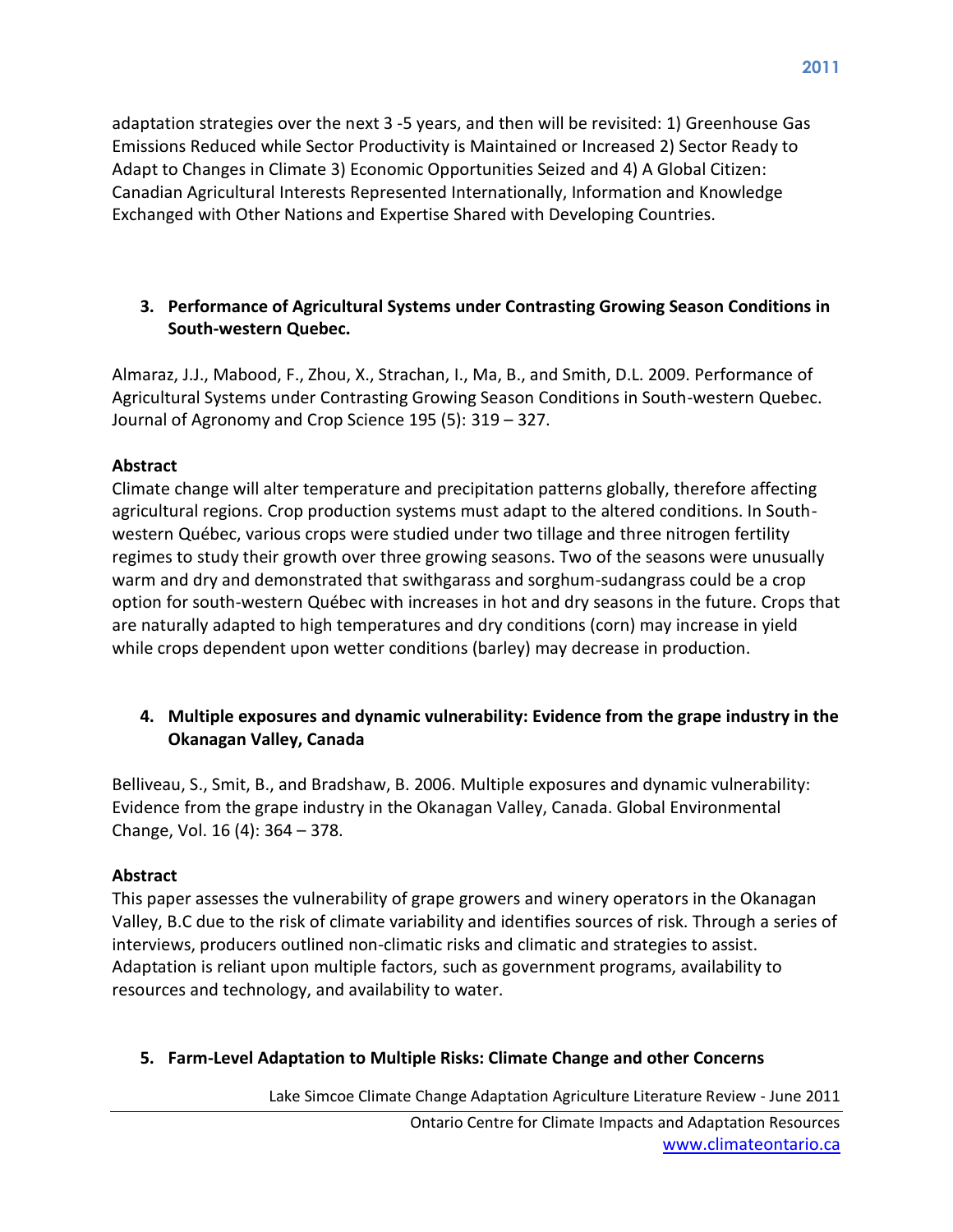Belliveau, S., Bradshaw, B., Smit, B., Reid, S., Ramsey, D., Tarleton, M., and Sawyer, D. 2006. Farm-Level Adaptation to Multiple Risks: Climate Change and other Concerns. University of Guelph.

#### **Abstract**

Agriculture is inherently dependent upon climatic conditions, therefore, is a sector frequently cited as being potentially vulnerable to climate change. This report focused upon farm-level adaptation to multiple risks (i.e. climate and non-climate) and areas of vulnerability. Various divisions within the agriculture sector, such as specific crops and livestock, along with specific case studies, were cited. Overall, researchers found that farmers may face greater climatic risks in the future than currently anticipated due to sensitivity to extreme events in both magnitude and frequency. Adaptation efforts mainly rely upon inexpensive irrigation methods and subsidized crop insurance, which will likely be less available in the future. Climate change is viewed as a futuristic issue leading to long term temperature increases and not a current leading concern.

#### **6. Assessing On-Farm Water Use Efficiency in Southern Ontario.**

Bernier, M.H. 2008. Assessing On-Farm Water Use Efficiency in Southern Ontario. McGill University, Québec.

#### **Abstract**

Southern Ontario's agriculture is highly reliant upon successful irrigation for valuable horticultural crops to overcome weather instability (i.e. insufficient rainfall). With increasing water demands from the agricultural sector, increasing urban development and tourism, and potential climate change impacts, proper irrigation has become an important key factor for water conservation measures. This study found that through five out of six experimental zones, water was either excessively or insufficiently applied. Through the use of proper monitoring technologies, growers can adapt to save and reduce water consumption therefore reducing uncertainty towards irrigation measures.

#### **7. The responses of agriculture in Europe to climate change.**

Bindi, R. and Olessen, J. 2011. The responses of agriculture in Europe to climate change. Reg Environ Change 11 (1): 151–158.

#### **Abstract**

Climate change is expected to lead to temperature changes that will impact northern Europe during winter months and southern Europe during summer, leading to changes (and losses) in

Lake Simcoe Climate Change Adaptation Agriculture Literature Review - June 2011

**2011**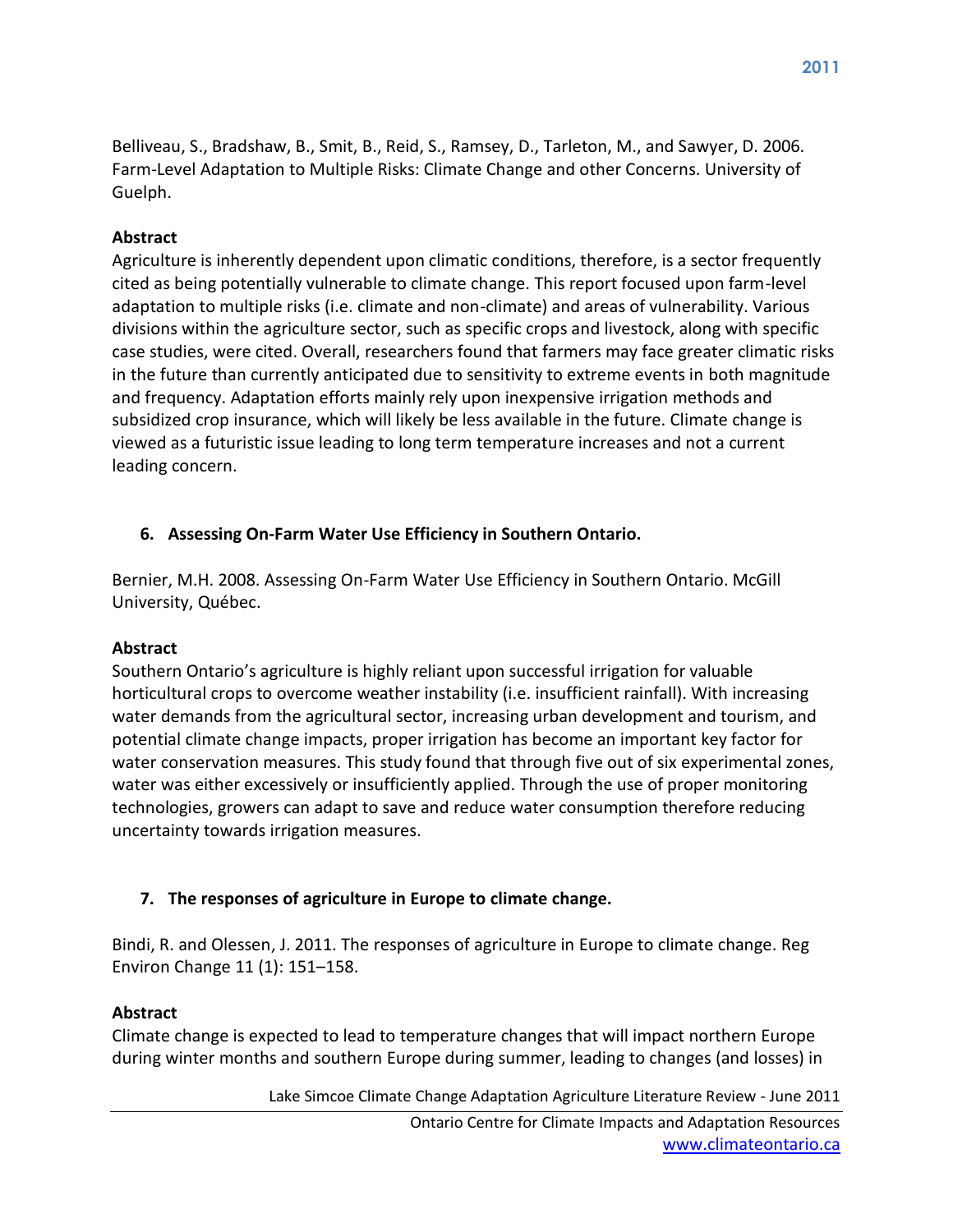water availability in the Mediterranean and in the south-west Balkans. Agriculture is expected to be affected both positively and negatively depending on the crop and the adaptation measures taken. Adaptation measures such as changing species, sowing dates, fertilization methods, etc, are options that farmers have either began to adopt or have the potential to adopt in the future.

## **8. Review of key national and regional policies and incentives to support adaptation and adaptive capacity in the agricultural sector.**

Bizikova, L. and Crawford Boettcher, E. 2010. Review of key national and regional policies and incentives to support adaptation and adaptive capacity in the agricultural sector. International Institute for Sustainable Development. Winnipeg, Manitoba.

## **Abstract**

Four *Organization for Economic Co-operation and Development* (OECD) countries plus the European Union (EU) were analyzed to evaluate the risk and vulnerability challenges, the resilience of agricultural sector to how it responds to an array of challenges, including climate change, as well as the types of policies and measures that are being considered to support adaption measures. General policy directions included: reducing sensitivity, increasing adaptive capacity, addressing specific risks related to climate change and variability, furthering sectorspecific opportunities in the context of a changing climate, and supporting communication and research efforts. Eight EU Member States have adopted their own National Adaptation Strategy (NAS), which incorporates agriculture adaption policies priorities and framework.

**9. Canadian communities' guidebook for adaptation to climate change. Including an approach to generate mitigation co-benefits in the context of sustainable development.**

Bizikova L., T. Neale and I. Burton 2008. Canadian communities' guidebook for adaptation to climate change. Including an approach to generate mitigation co-benefits in the context of sustainable development. First Edition. Environment Canada and University of British Columbia, Vancouver.

## **Abstract**

Guidelines for helping to build resiliency within a community and to outline long-term priorities are provided in this report. These specific steps could be of use for many communities looking to implement adaptation into municipal policies or beginning to create a dialogue. As well, observed climate trends since 1900 and climate projections 2100 are outlined i.e. Drought: Increased evapotranspiration and widespread drying trend in soil moisture over North America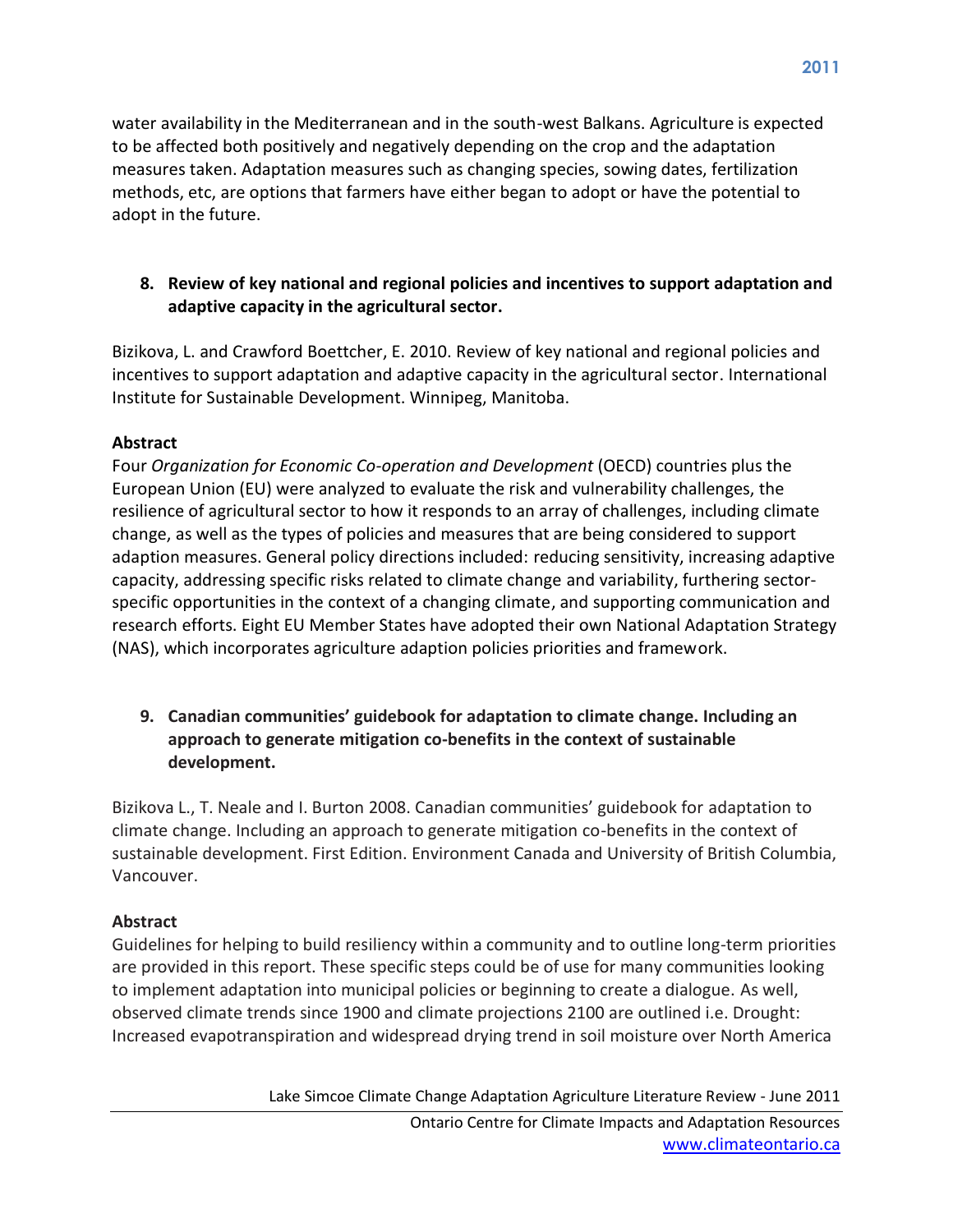since the middle of 1950s, and soil moisture is expected to decrease by 2100. Specific case studies are also provided in the document.

## **10. Drought Research in Canada: A Review, Atmosphere-Ocean, iFirst article: 1–17**

Bonsal, Barrie R., Wheaton, Elaine E. , Chipanshi, Aston C. , Lin, Charles , Sauchyn, David J. and Wen, Lei. 2011. Drought Research in Canada: A Review, Atmosphere-Ocean, iFirst article: 1–17

## **Abstract**

Drought poses a serious threat to society and the environment. Canada's Prairie region has experienced significant drought in the past due to high precipitation variability over time and space. Climate change has the potential to cause significant droughts in the future, and while past and current drought adaptation strategies are being employed, the paper concludes major research gaps and programs needed to aid our ability to understand and predict droughts, model their impacts, and adapt to their effects.

# **11. Farm-level Adaptation to Climatic Variability and Change: Crop Diversification in the Canadian Prairies.**

Bradshaw, B., Dolan, H., and Smit, B. 2004. Farm-level Adaptation to Climatic Variability and Change: Crop Diversification in the Canadian Prairies. Climatic Change 67: 119–141.

## **Abstract**

This document outlines firstly the crop diversification efforts in the Canadian prairies from 1994 – 2002, listing the limitations and strengths for managing risks. Secondly, climate change adaptation is not well understood and this report attempts to outline the current understanding of adaptation methods and techniques.

## **12. Impacts of Climatic Change on Canadian Agriculture: An Evaluation of Impact Assessment Procedures**

Brklacich, M. and Curran, P. 2002. Impacts of Climatic Change on Canadian Agriculture: An Evaluation of Impact Assessment Procedures. Department of Geography and Environmental Studies, Carleton University, Ottawa.

## **Abstract**

This study examines whether the choice of models and model methodology affects the results of agricultural impact assessments. Through various statistical tests it concluded land suitability,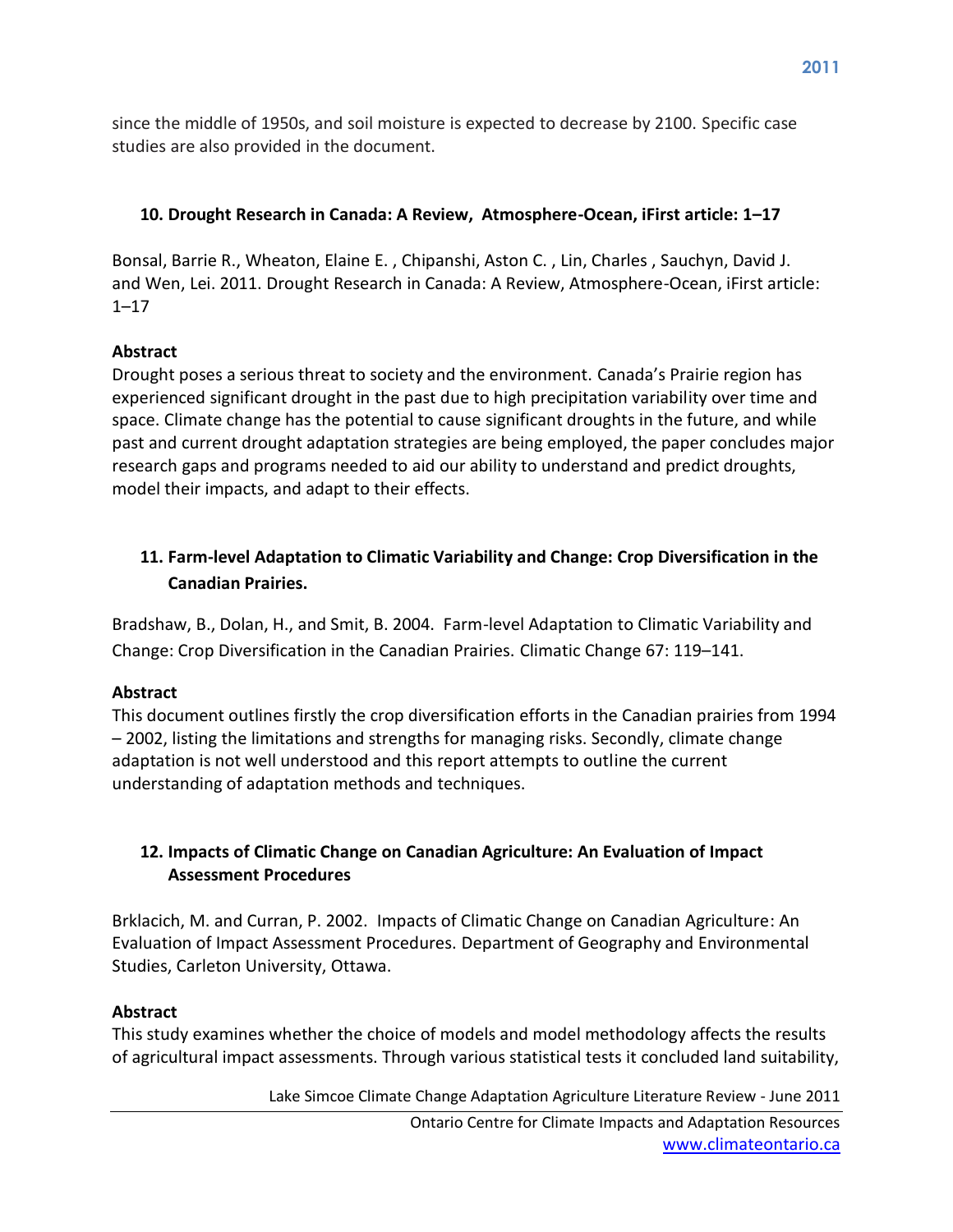choice of downscaling, and crop yield models, do not bias the results of agricultural impact assessments.

## **13. Enhancing the Capacity of Canadian Rural Communities to Adapt to Uncertain Future (No. A1397)**

Brklacich, M., M. Woodrow, R. McLeman and K. Vodden. 2008. Enhancing the Capacity of Canadian Rural Communities to Adapt to Uncertain Future (No. A1397). Ottawa: Natural Resources Canada Climate Change Impacts and Adaptation Program.

## **Abstract**

The purpose of this study was to identify the barriers to and opportunities for adaptation in three Canadian rural communities. Much adaptation strategies have been at a broadscale (national and/or regional) level and future research should be focused on a community-level research. Research found that rural communities face multiple stressors and that climate change should not be examined in isolation from the other community stressors.

## **14. Adaptation in Canadian Agriculture to Climatic Variability and Change**

Bryant, R.C., Smit, B., Brklacich, M., Johnston, R.T., Smithers, J., Chiotti, Q., Singh, B. 2000. Adaptation in Canadian agriculture to climatic variability and change. Climatic Change 45: 181– 201.

## **Abstract**

This paper synthesizes research in relation to climate change and agricultural adaptation measures and responses. Many farmers perceived themselves to be well adapted to climate variation due to extensive 'technological' resources. As well, many expressed little concern over the issue of climate change itself, such as several types of risks which include production risk, yield risk, price or market risk, institutional risk, financial risk and human (or personal) risk, are higher priority. Intuitional and political factors have tended to diminish the farm level short term risks, but may well increase vulnerability over the long term. Overall, the Canadian agriculture sector remains vulnerable to climate change and its variability.

# **15. Achieving Adequate Adaptation in Agriculture**

Burton, I. and Lim, B. 2005. Achieving Adequate Adaption in Agriculture. Climatic Change, 70: 191-200.

## **Abstract**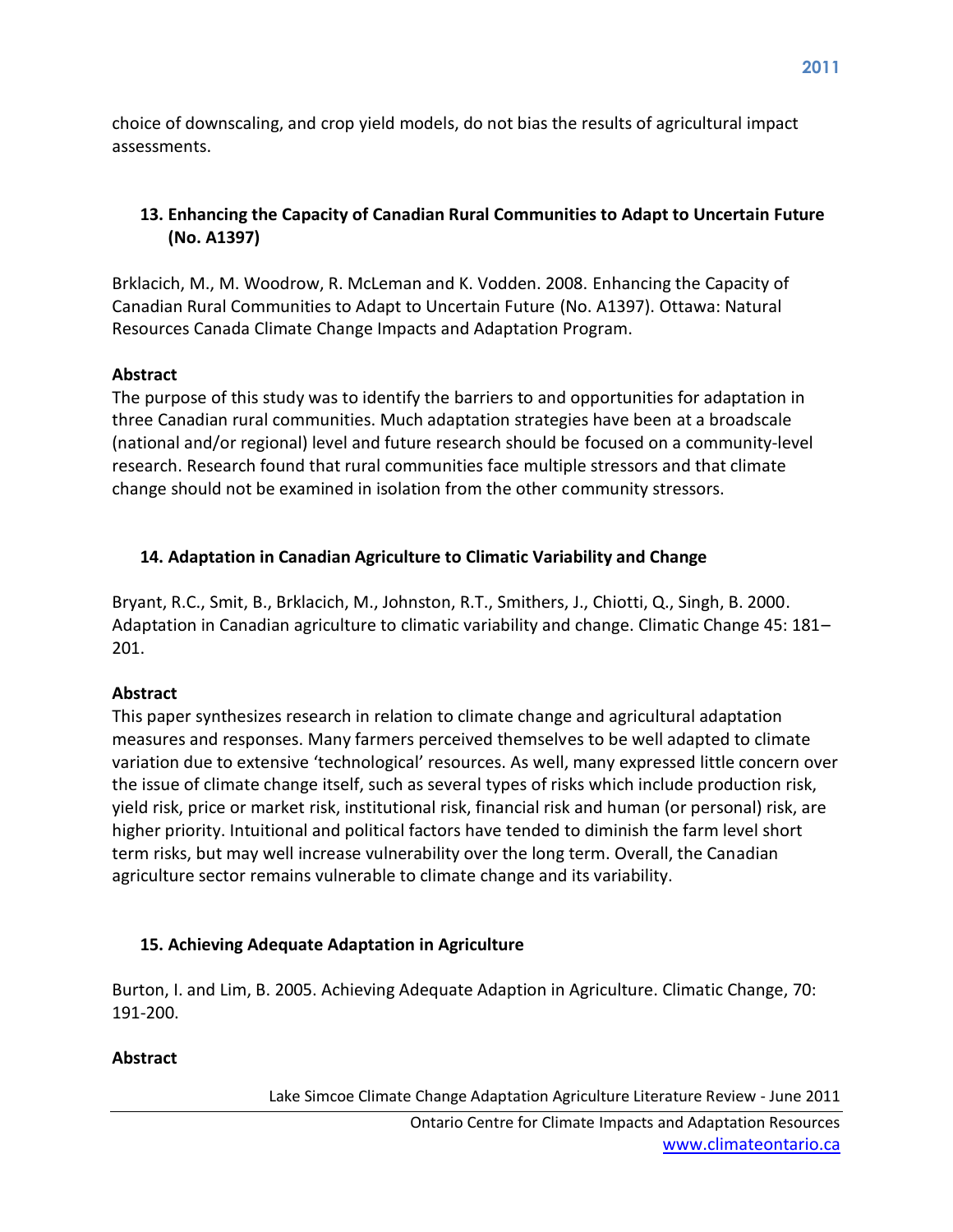Adaptation will take place at three levels (local, national, and global). Locally, farmers can employ methods such as changes in seasonality of production, while nationally, governments are being encouraged to incorporate climate change considerations into farm management policies as well as national economic development policies. Globally, little attention has been given towards technical adaptation.

## **16. Identifying Rural Research Priorities through Community Engagement.**

Caldwell, W., Ball, J., Chen, Y., Ainley, S., Dixon, J., Flemming, H., and Lockhart, E. 2010. Identifying Rural Research Priorities through Community Engagement. Online. [http://www.waynecaldwell.ca/Projects/ruralresearch/RRPP-Final\\_Report\\_May\\_2010.pdf](http://www.waynecaldwell.ca/Projects/ruralresearch/RRPP-Final_Report_May_2010.pdf)

## **Abstract**

Public input was gathered across 23 Ontario rural communities to identify rural priorities and key research areas to create timely solutions and policy options that can fundamentally address key societal issues. Key issues, such as youth retention, skills/training/education/literacy, sustainable economic development, were some of the key issues. Climate change adaptation policies have the potential to play a key role in many of the issues communities were stating are of importance.

## **17. Degrees of Change: Climate Warming and the Stakes for Canada**.

Canada. National Round Table on the Environment and the Economy. (2010). Degrees of Change: Climate Warming and the Stakes for Canada. Ottawa: NRTEE.

## **Abstract**

*Degrees of Change* illustrates the Government of Canada's adaptation approach. In regards to the agricultural sector, the report states that farmers will realize opportunities from increased heat, which will lead to adaptation methods through new varieties and new crops, specifically of higher-value. Produces in most regions have strong adaptive capacities due to tradition addressing drought and climate variability through short-term coping strategies.

# **18. Ontario. In From Impacts to Adaptation: Canada in a Changing Climate 2007**

Chiotti, Q., and B. Lavender. 2008. Ontario. In From Impacts to Adaptation: Canada in a Changing Climate 2007. D. S. Lemmen, F. J. Warren, J. Lacroix and E. Bush, eds., 227-274. Ottawa, Government of Canada.

# **Abstract**

Ontario Centre for Climate Impacts and Adaptation Resources www.climateontario.ca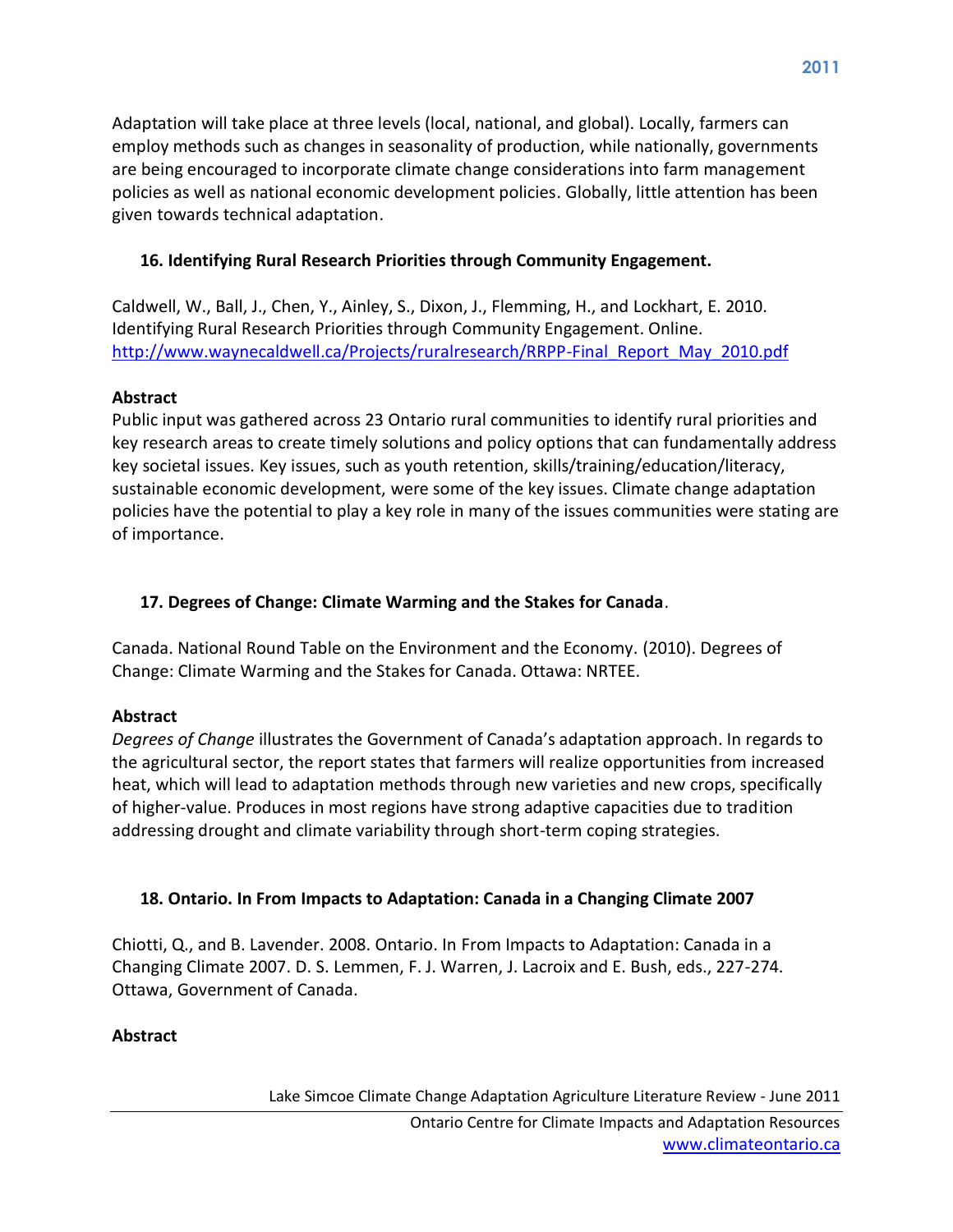Ontario's population is socially, economically, and culturally influenced by climate. Ontario's annual temperatures have increased by as much as 1.4 °C since 1948 and documented water shortages, stressed ecosystems, and disruption to physical infrastructure and water quality, have been occurring. However, Ontario has a strong capacity to adapt to climate change but it is not uniform across subregions and sectors.

## **19. Adaptation to Climate Change and Climate Variability: The Importance of Understanding Agriculture as Performance.**

Crane, T., Roncoli, C., and Hoogenboom. 2001. Adaptation to Climate Change and Climate Variability: The Importance of Understanding Agriculture as Performance. NJAS -Wageningen Journal of Life Sciences 57: 179–185.

## **Abstract**

This paper explores adaptive climate cases from the southern United States and Mali. Uncertainty and variability from environmental conditions have lead to risk mitigation strategies including diversification of field locations, crops, use of crop insurance, and other activities, assisting in buffering against ecological and economic shocks. Both countries employ adaptation strategies differently, and both appear (currently) unlikely adequate to meet the challenges posed by uncertainties, specifically climate change.

### **20. North America. Climate Change 2007: Impacts, Adaptation and Vulnerability. Contribution of Working Group II to the Fourth Assessment Report of the Intergovernmental Panel on Climate Change**

Field, C.B., L.D. Mortsch,, M. Brklacich, D.L. Forbes, P. Kovacs, J.A. Patz, S.W. Running and M.J. Scott. 2007. North America. Climate Change 2007: Impacts, Adaptation and Vulnerability. Contribution of Working Group II to the Fourth Assessment Report of the Intergovernmental Panel on Climate Change, M.L. Parry, O.F. Canziani, J.P. Palutikof, P.J. van der Linden and C.E. Hanson, Eds.,Cambridge University Press, Cambridge, UK, 617-652.

#### **Abstract**

This paper explores the potential broad impacts of climate change and adaptation measures to be implemented in various North America sectors. North American agriculture has been exposed historically to many weather events. Climate change however, comes with variable and unpredictable weather, leading to increased vulnerability in the sector. While there have been attempts to model the dynamics of adaptation to climate change, understanding the sectors capacity to cope with climate change remains currently limited. Various adaptation practices, options, and constraints are stated.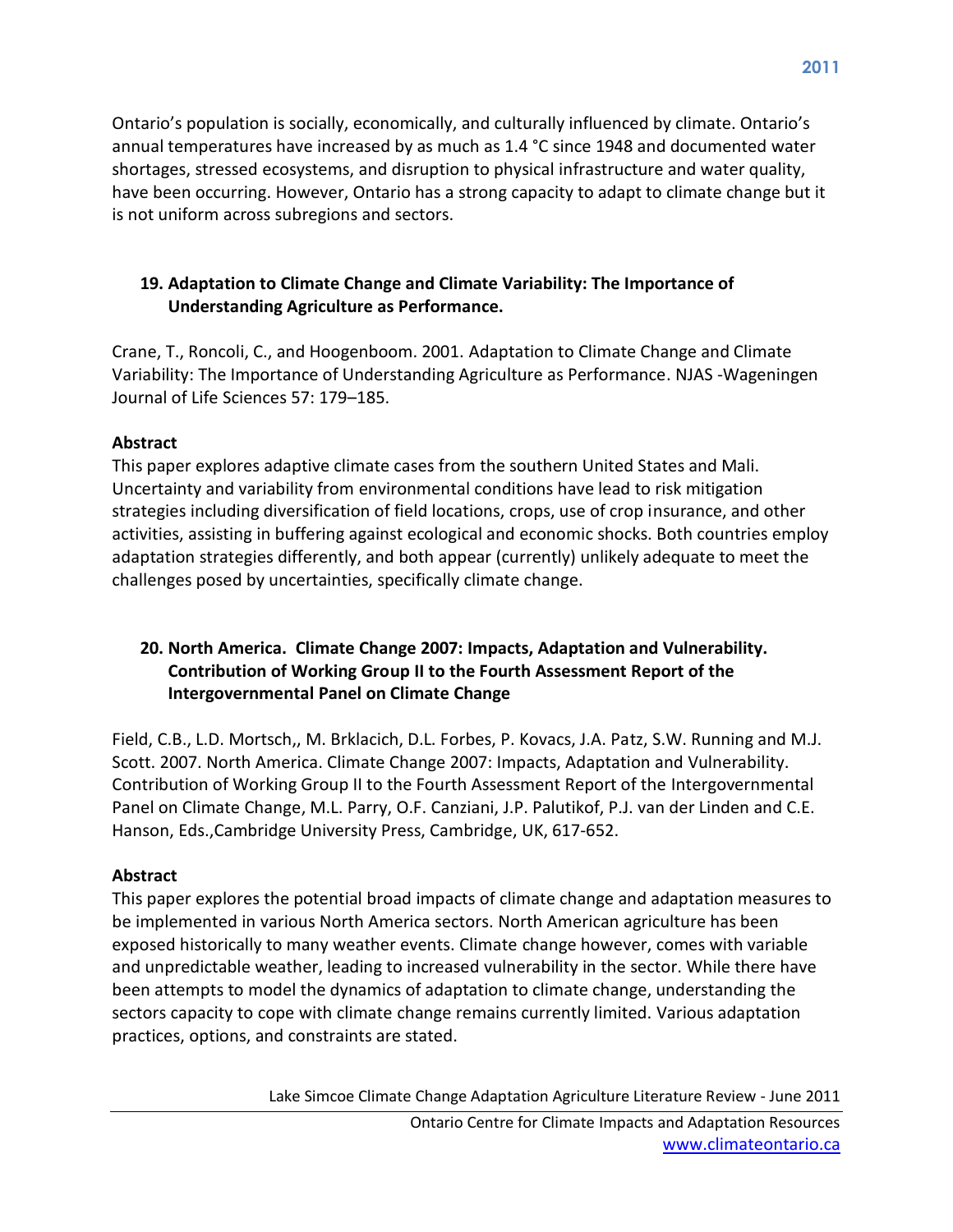# **21. Status of Climate Change Adaptation in Canada's Agricultural Sector**

Government of Canada. 2010. Status of Climate Change Adaptation in Canada's Agricultural Sector. PRI Project Sustainable Development. Online: [www.pri-prp.gc.ca](http://www.pri-prp.gc.ca/)

# **Abstract**

This study provided a high level scan of the various provincial and territorial programs available to help the agricultural sector adapt to climate change. In Ontario, the province's response to climate change is coordinated by the Ministry of the Environment and created the Expert Panel on Adaption to provide recommendations. Ontario's Action Plan on Climate Change is responsible for mitigation measures in the agricultural sector. Adaptation is still not a primary focus in programs provided by OMAFRA (Ontario Ministry of Agriculture, Food, and Rural Affairs).

# **22. Adapting agriculture to climate change**

Howden, S.M, Soussana, J.F., Tubiello., F.N., Chhetri, N., Dunlop, M., and Meinke, H. 2007. Adapting agriculture to climate change. The National Academy of Sciences of the USA 104 (50): 19691 – 19696.

# **Abstract**

There is much potential for adaptation in existing agricultural systems, with beneficial results under moderate climate change conditions for cropping systems. However, under more severe climate change conditions limitations of their effectiveness may result. Therefore, more systemic changes in resource allocation must be considered, as well as an integration of climate risk into risk management frameworks, the continued evolution of adaptation science, as well as enhancing communication and management tools developed with decision makers. Few studies exist that assess both the likely effectiveness and adoption rates as response strategies.

# **23. Looking into the future of agriculture in a changing climate**

Iglesias, A., Quiroga, S., and Diz, A. 2011. Looking into the future of agriculture in a changing climate. European Review of Agricultural Economics 3(37): 1 – 21.

# **Abstract**

This report seeks to answer questions such as "how can agriculture deal with an uncertain future?" and, "How do local vulnerabilities and global disparities respond to this uncertain future?". Regionally, Africa and South East Asia appear to be very vulnerable and at high risk to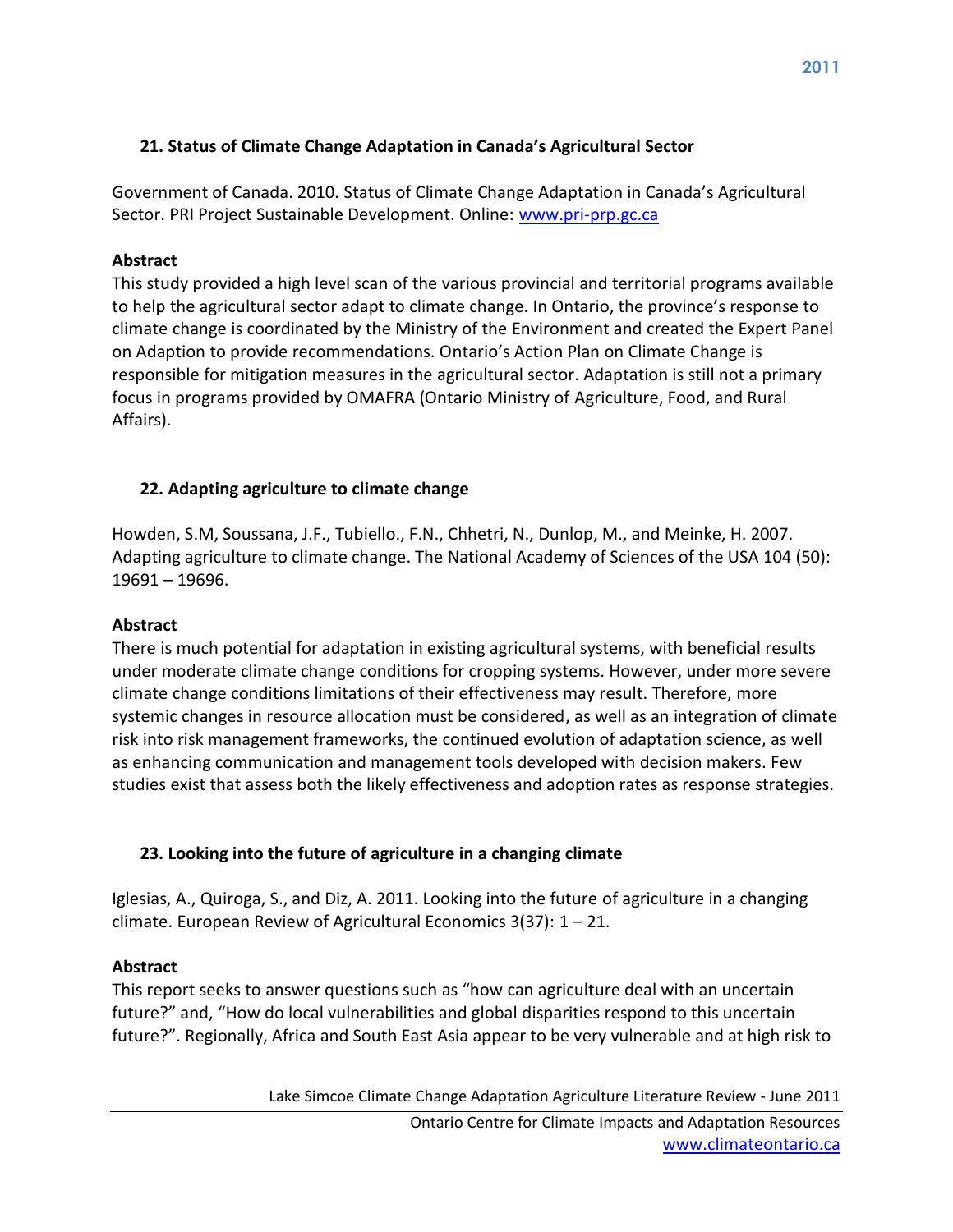very high risk to climate change impacts upon agriculture. Climate change will potentially threaten productivity and water resources. Adaptation will pose difficult in these regions.

## **24. Status of Climate Change Adaptation in Canada's Agricultural Sector**

Jacques, L.S., De Vit, C., and Gagnon-Lebrun, F. 2010. Status of Climate Change Adaptation in Canada's Agricultural Sector. Government of Canada, Policy Research Initiative.

## **Abstract**

This study attempted to capture a snapshot of the provincial and territorial programs that can help the agricultural sector adapt to climate change impacts. Overall 1) western provinces are beginning to integrate climate adaptation into government initiative 2) Ontario, Quebec, and the Atlantic Provinces are mobilizing resources and actors within specific organizations and 3) territorial governments are focusing adaptation measures towards food security. It appears climate change adaptation opportunities are only being seized by very few provinces and territories. Most governments have primarily focused upon mitigation strategies and are gradually shifting towards adaptation.

# **25. Climate Change, Prairie Agriculture, and Prairie Economy: The New Normal**

Kulshreshtha, S. 2011. Climate Change, Prairie Agriculture, and Prairie Economy: The New Normal. Canadian Journal of Agricultural Economics 59: 19–44.

# **Abstract**

Climate change is expected to have both positive and negative impacts upon the agricultural sector. The net impacts on agriculture are still not clear as is the various aspects of adaptation implementation. Overall, farmers are considered highly adaptable to weather variability, but climate change may pose a new risk. The creation of a dialogue between scientists and stakeholders need to be an important priority for future projects.

## **26. Climate impacts and adaption option in agriculture: what we know and what we don't know.**

Lotze-Campen, H., and Schellnhuber, H.J. 2009. Climate impacts and adaption option in agriculture: what we know and what we don't know. J. Verbr. Lebensm. 4: 145 – 150.

# **Abstract**

Plant yields and growth will positively and negatively be affected by climate change, which will result from increasing CO2 concentrations, rising temperatures, and changing precipitation patterns and weather events. Climate change may lead to the result of uneven food distribution and threatened security globally, and also result in range in adaptive capacity between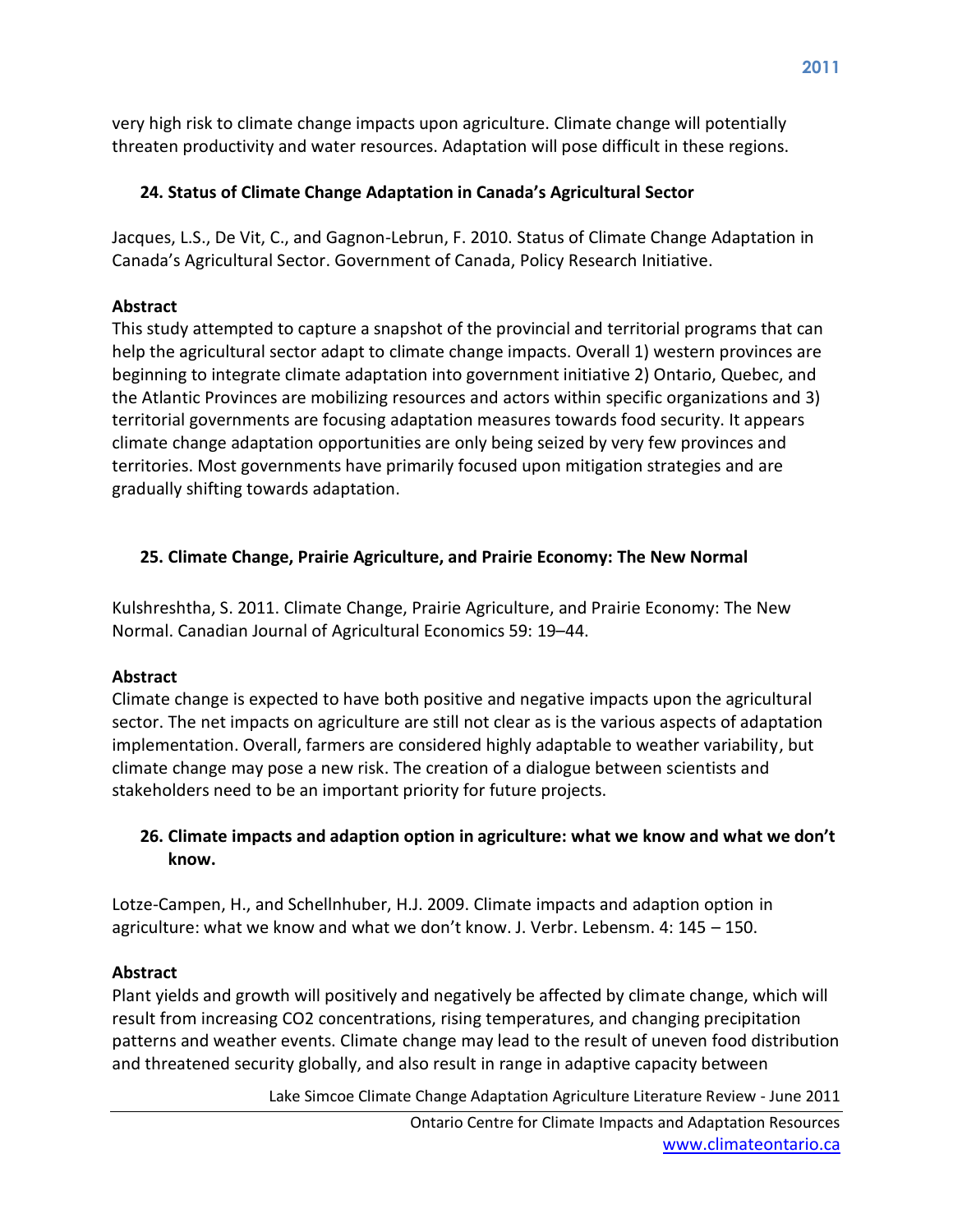countries. So called developed countries will lead the way towards improving adaptation measures.

## **27. Impacts of population change on vulnerability and the capacity to adapt to climate change and variability: a typology based on lessons from "a hard country"**

McLeman, R. 2010. Impacts of population change on vulnerability and the capacity to adapt to climate change and variability: a typology based on lessons from a hard country. *Population and Environment* DOI: 10.1007/s11111-009-0087-z.

## **Abstract**

This article outlines impacts faced by rural communities vulnerable to climate change and weather variability through analyzing population and demographic change. It reviews the existing literature on the effects of population change on anthropogenic greenhouse gas emissions, on the capacity to adapt to climate change, and the exposure of settlements to risks from climate change. It also provides a case study detailing the relationship between population change and adaptive capacity in a rural eastern Ontario community. Changing demographics and climate patterns place increased stress on local social network.

## **28. Drought adaptation in rural eastern Oklahoma in the 1930s: lessons for climate change adaptation research.**

McLeman, R., Mayo, D, Strebeck, E., and Smit, B. 2008. Drought adaptation in rural eastern Oklahoma in the 1930s: lessons for climate change adaptation research. Mitig Adapt Strat Glob Change 13:379 – 400.

#### **Abstract**

In the mid-1930s resulted in the mid-USA experiencing an unusually harsh mixture of droughts and extreme rainfall events, leading to large crop failure over successive years. Agriculture adaptation were not adequate for dealing with the scope of the issue, and findings in this report identify the successes and opportunities missed public policy makers, and suggest possible adaptation opportunities for dealing with future climate impacts.

## **29. Drought and institutional adaptation in the Great Plains of Alberta and Saskatchewan, 1914-1939.**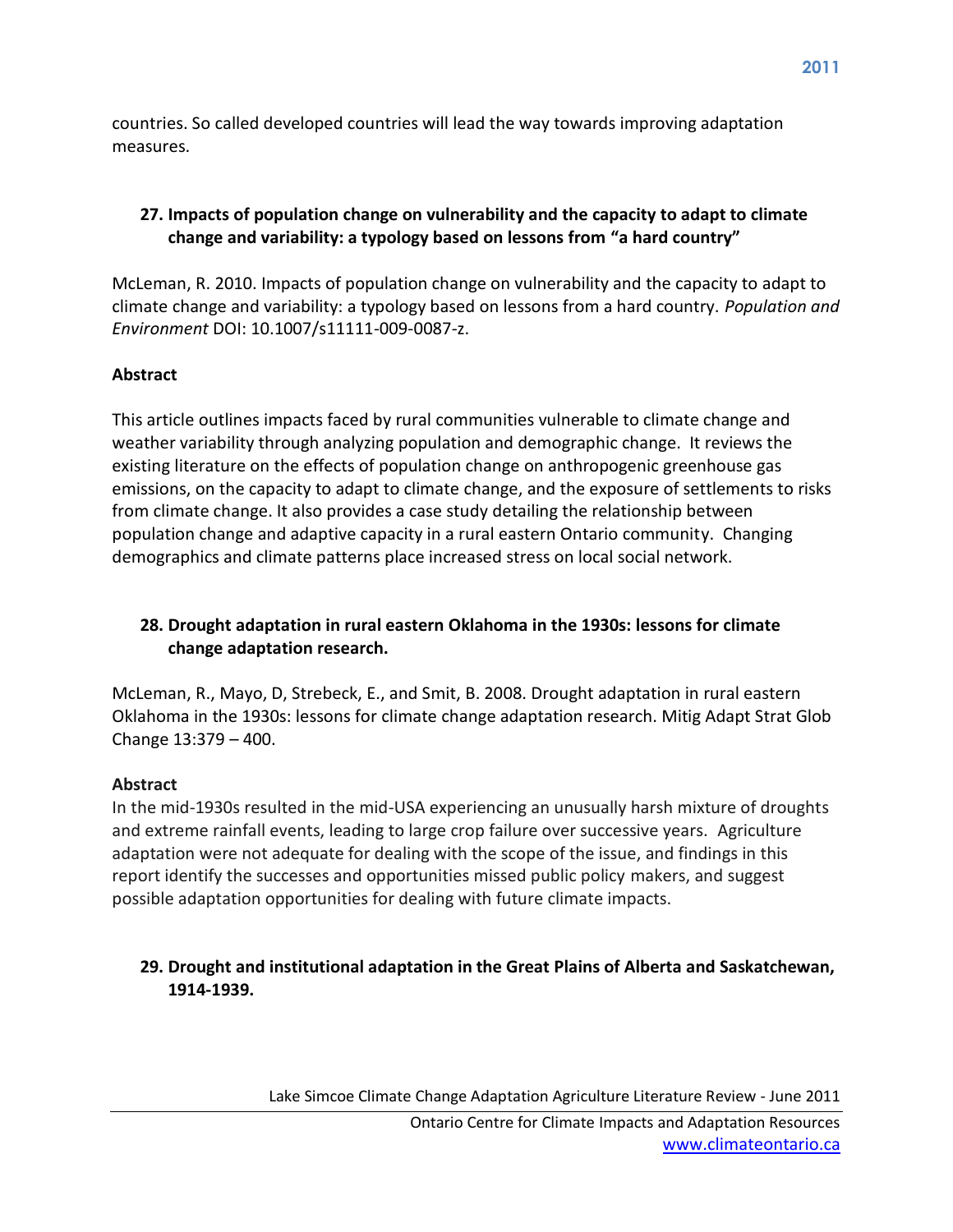Marchildon, G., Kulshreshtha, S., Wheaton, E., and Sauchyn, D. 2008. Drought and institutional adaptation in the Great Plains of Alberta and Saskatchewan, 1914-1939. Natural Hazards, 45:  $391 - 411$ .

## **Abstract**

With successive years of drought, government relief proved too expensive therefore relocation of farmers was encouraged. Through government policies and programs involving water conservation, dam building, and grass replanting, agricultural land was reclaimed. The droughts of 2001-2002 and 1988 would likely have been much worse without the lessons learnt from this specific drought period, making past adaptation options worth revisiting.

## **30. Impact and adaptation opportunities for European agriculture in response to climatic change and variability.**

Mariondo, M., Bindi, M, Kundzewicz, Z., Szwed, M., Chorynski, A., Matczak, P., Radziejeski, M., and Wreford, A. 2010. Impact and adaptation opportunities for European agriculture in response to climatic change and variability. Mitig Adapt Strategy Glob Change 15:657–679.

## **Abstract**

General Circulation Models (GCM) were downscaled to simulate potential impacts of a changing climate on the agriculture sector in Europe. A 2+°C scenario lead to higher impacts on crops cultivated in the Mediterranean basin than those contrast to crops cultivated in Northern Europe. Simple no-cost adaptation options (i.e. advancement of sowing dates) are suggested to be used. The costs associated with the creation of adaptation strategies are variable and still unclear. Impact assessments were able to identify specific area and ways that climate change may be exploited and how the negative impacts may be reduced.

## **31. Hydrologic response to scenarios of climate change in sub watersheds of the Okanagan basin, British Columbia**

Merritt, W., Alilia, Y., Barton, M., Taylor, B., Cohen, S., and Neilsen, D. 2006. Hydrologic response to scenarios of climate change in sub watersheds of the Okanagan basin, British Columbia. Journal of Hydrology 326 (1-4), 79-108.

## **Abstract**

Using global climate models (GCMs), scenarios of climate change for the Okanagan Basin were generated over three future time periods. All models demonstrated an increase winter temperature and precipitation. All scenarios raised the issue of future water availability in the Basin coinciding with an increased demand from agricultural and domestic water use.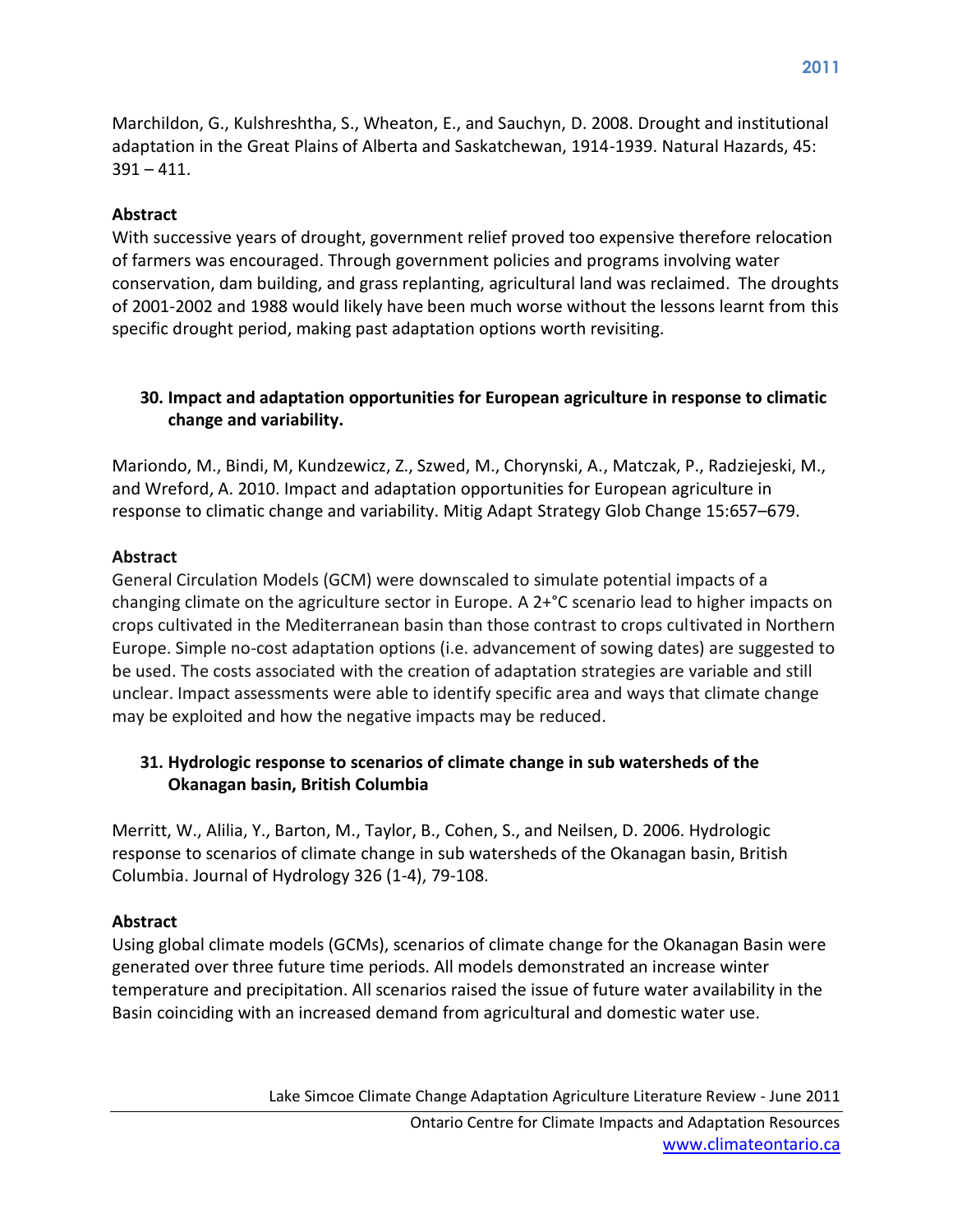## **32. Lake Simcoe Protection Plan**

Ministry of the Environment, Ministry of the Environment, Ministry of Natural Resources, and Lake Simcoe Region Conservation Authority. 2009. Lake Simcoe Protection Plan. Queen's Printer for Ontario, Ontario.

## **Abstract**

The Lake Simcoe Protection Plan outlines key priorities towards protecting and restoring the ecological health of the Lake Simcoe watershed. In regards to agriculture, farmers in the Lake Simcoe watershed have made significant progress towards assisting in protecting the watershed through improved agricultural practices and technologies, i.e. the instillation of buffer strips and improvement of manure storage facilities. These have been implemented by individual farmers and also through the formal stewardship programs (Environmental Farm Plan Program). Climate change is acknowledged as a future stress in the region and a priority in the plan.

## **33. Potential impacts of climate change on water availability for crops in the Okanagan Basin, British Columbia.**

Neilsen, D., Smith, A.S., Frank, G., Koch, W., Allia, Y., Merritt, W.S., Taylor, W.G., Barton, M., Hall, J.W., and Cohen, S.J. 2006. Potential impacts of climate change on water availability for crops in the Okanagan Basin, British Columbia. Canadian Journal of Soil Science, Vol. 88 (5): 921 – 936.

#### **Abstract**

This report evaluated the crop water demand in the Okanagan Basin for determined for 1961 to 1990, 2010 to 2039, 2040 to 2069, and 2070 to 2099 under three global climate models. Depending on the model, overall projected water demands increased 12–20% (2010 to 2039), 24–38% (2040 to 2069) and 40–61% (2070 to 2099). Overall, water infrastructure may be inadequate if adaptation methods (i.e. water management strategies) and new technologies (i.e. water saving equipment) are not implemented,

## **34. Adapting to climate change in Ontario: Report of the expert panel on climate change adaptation**

Pearson, D. and I. Burton. 2009. Adapting to climate change in Ontario: Report of the expert panel on climate change adaptation. Toronto: Government of Ontario, Ministry of the Environment.

#### **Abstract**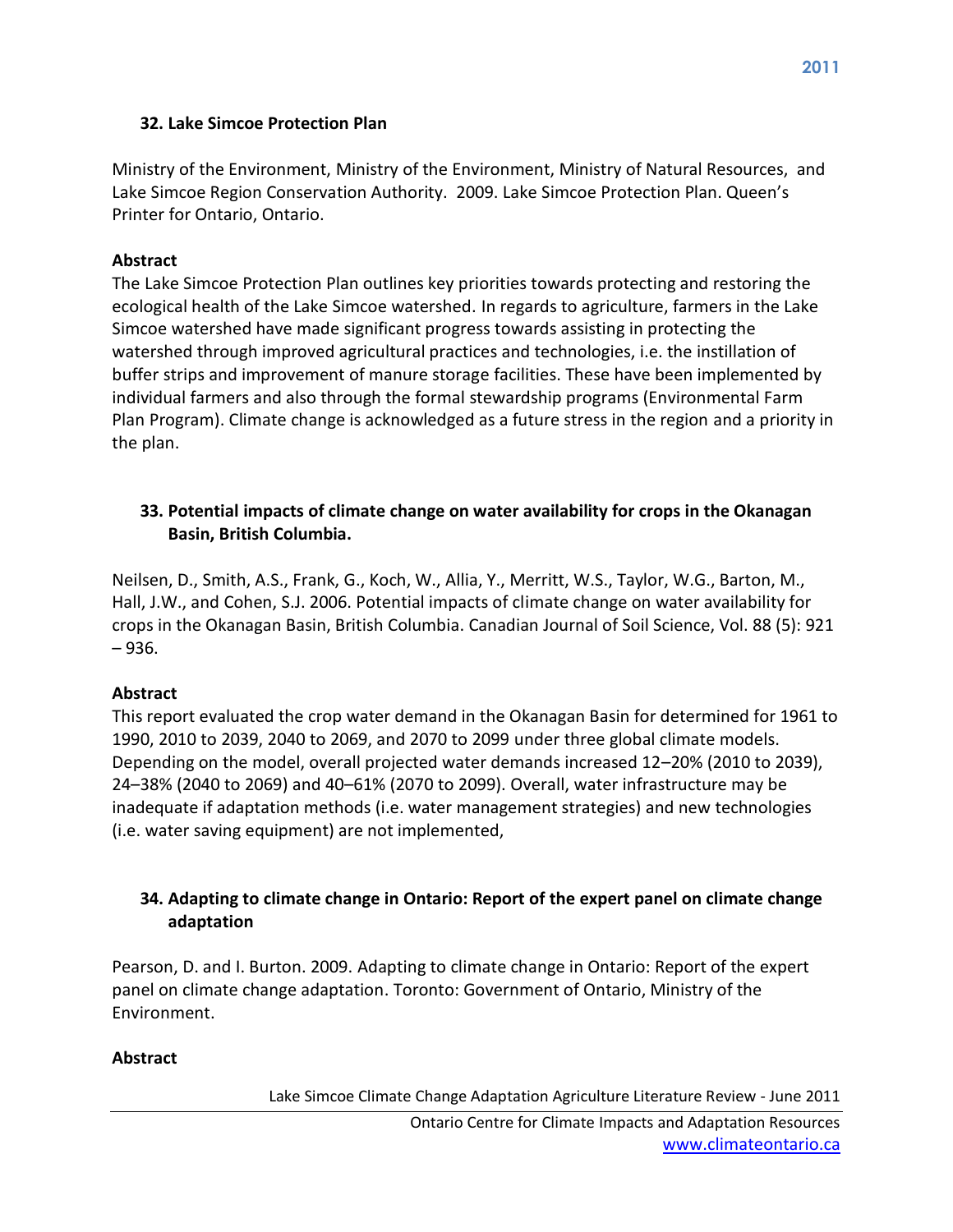A total of 59 recommendations were suggested in this report. Adaptation measures throughout various government departments must be taken simultaneously to respond to climate change. Ontario economy, society, and environment have been taken into account thus an integrated approach was needed. The series of impacts, strategic goals, and specific recommendations will assist the Government of Ontario to build a climate resilient province.

## **35. Vulnerability and Adaption to Climate Risks in Southwestern Ontario Farming Systems.**

Reid, S., Belliveau, S., Smit., B., and Caldwell. W. 2007. Vulnerability and Adaption to Climate Risks in Southwestern Ontario Farming Systems. Chapter 13: Farming in a changing climate. UBC Press, Canada.

## **Abstract**

This chapter outlines the potential impacts and opportunities with a warming climate. Farmers interviewed stated specific adaptation methods currently used with present climate conditions and extremes. Climate change itself was not an issue of concern too many interviewed, viewing climate change as a long-term and slow moving threat. Current adaptation methods may be useful in future scenarios but it is uncertain under extreme weather events, to what extent adaptation will reduce vulnerability.

# **36. Vulnerability and adaptation to climate risks in Ontario agriculture**

Reid, S., Smit, B., Caldwell, W., and Belliveau, S. 2007. Vulnerability and adaptation to climate risks in Ontario agriculture. Mitig Adapt Strat Glob Change 12:609–637

# **Abstract**

A vulnerability approach was used towards assessing climate change adaptation methods for this report of farms in the Perth County, Ontario region. Farmers were asked to identify climate risks on their farms and their responses and risk associated with weather and climate events. Currently, farmers implement a wide array of anticipatory and reactive management strategies to manage climate risks, but it was also noted climate change was not a current issue of concern for many farmers. This lack of knowledge could harm future and long-term climate change adaptations opportunities.

# **37. Adapting to Climate Change: An introduction to Canadian Municipalities**

Richardson, G. R. A. 2010. Adapting to Climate Change: An Introduction for Canadian Municipalities. Ottawa, Ont.. Natural Resources Canada, 40 p.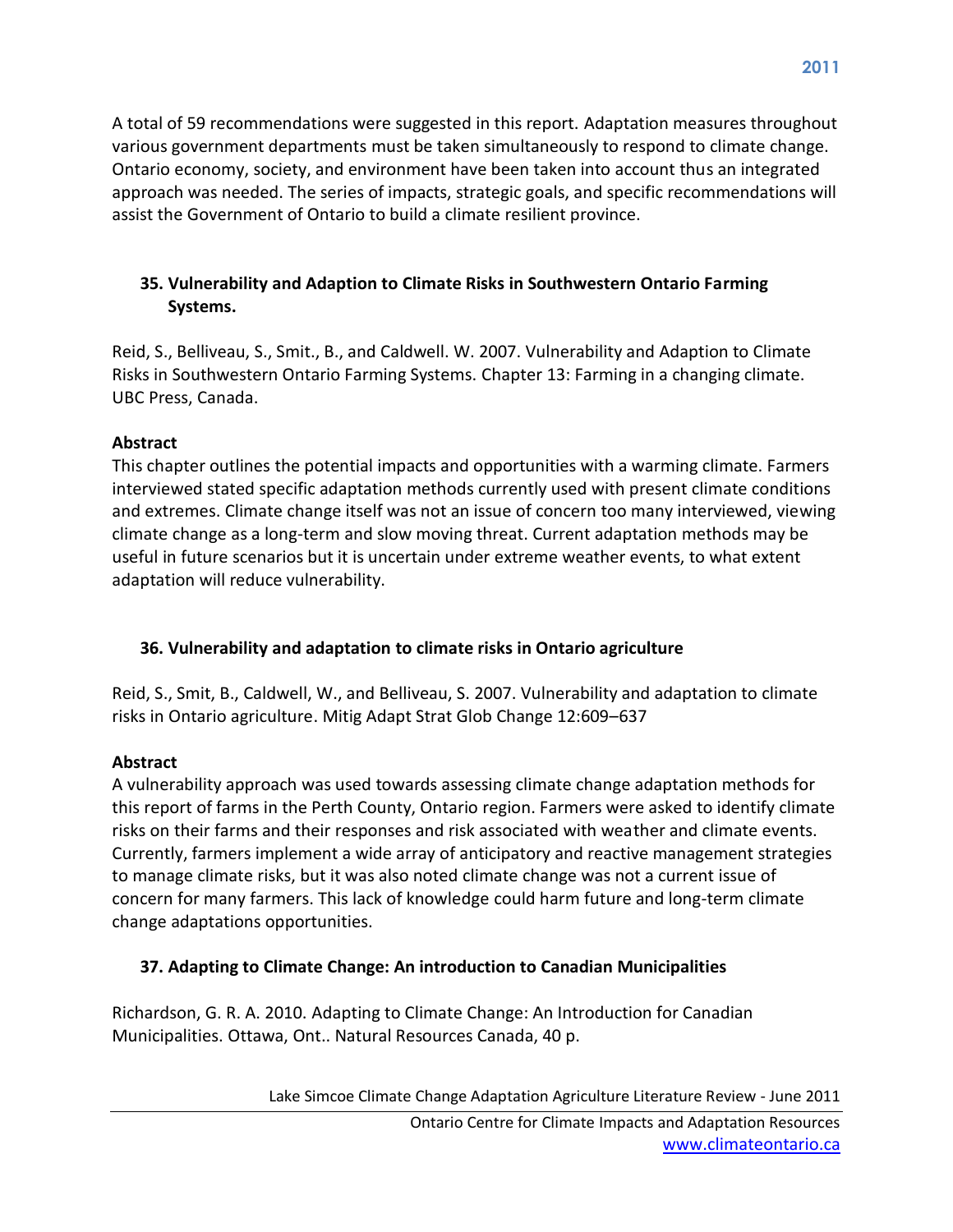### **Abstract**

There is no single approach to climate change adaptation. Communities and municipalities each have to contend with unique geography, topography, and climatic conditions, therefore making climate change adaptation unique to each community. Assessing vulnerability is an integral part of adaption planning processes and must be completed when planning for climate change adaptation. A total of 6 community case studies were discussed how climate change adaptation is being met.

## **38. Climate change and winter damage to fruit trees in eastern Canada.**

Rochette, P., Bélanger, G., Castonguay, Y., Bootsma, A. and Mongrain, D. 2004. Climate change and winter damage to fruit trees in eastern Canada. Can. J. Plant Sci. 84: 1113–1125.

#### **Abstract**

Variation in climatic conditions, especially during the cold season, is of serious concern in Eastern Canada for fruit producers. Winter temperatures are predicted by 2050 to increase by 2 to 6°C thus impacting fruit trees. Plants are susceptible to variations in snow depths as well. Adaptation methods included new varieties and species were fruit trees are currently grown further north of eastern Canada.

## **39. Planning for climate change in Canadian rural and resource-based communities.**

Sander-Regier, R., McLeman, R., Brklacich, M., and Woodrow, M. 2009. Planning for climate change in Canadian rural and resource-based communities. Environments Journal Volume  $37(1): 35 - 57.$ 

## **Abstract**

This article discusses the various factors that influence rural communities to manage, plan, and respond to climate risk and uncertainties. The municipality of Edwardsburgh/Cardinal was used as a case study and found that the success of capacity building depends upon factors such as improved coordination across different levels of government, the provision of locally geared information about climate change and the environment, economic diversification, and changing demographic patterns.

## **40. Saskatchewan's Natural Capital in a Changing Climate: An Assessment of Impacts and Adaptation.**

Sauchyn, D., Barrow, E., Fang, X., Henderson, N., Johnston, M., Pomeroy, J., Thorpe, J., Wheaton, E., and Williams, B. 2009. Saskatchewan's Natural Capital in a Changing Climate: An

Lake Simcoe Climate Change Adaptation Agriculture Literature Review - June 2011

Ontario Centre for Climate Impacts and Adaptation Resources

www.climateontario.ca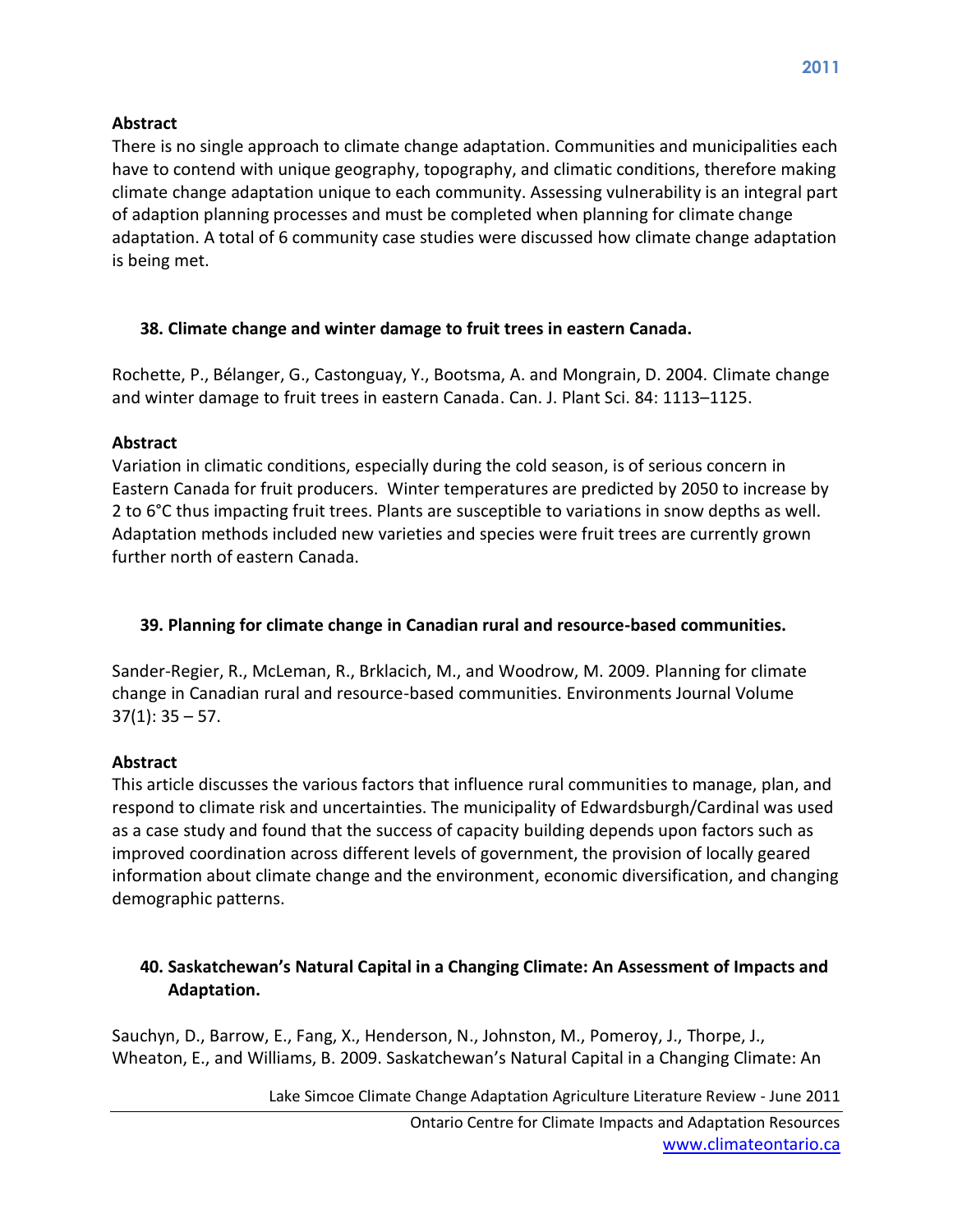Assessment of Impacts and Adaptation. Report to Saskatchewan Ministry of Environment from the Prairie Adaptation Research Collaborative, 162 pp.

## **Abstract**

Impacts from climate change are currently evident in Saskatchewan and will become increasingly significant over time. Agriculture plays a large role in Saskatchewan's economy, as does the importance of the natural ecosystems. This assessment documented the expected impacts of climate change on the province's natural resources and industries plus 2) outline adaptation options for resource management practices, policies, and infrastructure.

# **41. Adaptation to Climate Change in Agriculture: Evaluation of Options**

Smit, B., Dolan, H., Skinner, M., Bradshaw, B., and Bryant C. 2001. Adaptation to Climate Change in Agriculture: Evaluation of Options. Department of Geography, University of Guelph.

# **Abstract**

This report describes a consistent and systematically evaluation adaptation method, Multiple Criteria Evaluation (MCE), which is designed to assess alternatives using more than one criterion. This process disguised the adapter (i.e. one who is adapting) and adaptation beneficiary (i.e. one who is benefitting from the adaptation). This process is often neglected during adaptation assessments, and while possible to apply to evaluations consistently, it may not be a necessary and practical exercise as decisions require continual management decisions in the agriculture sector.

# **42. Adaptation Options in Agriculture to Climate Change: A Typology**

Smit, B. and Skinner, M. 2002. Adaptation Options in Agriculture to Climate Change: A Typology. Mitigation and Adaptation Strategies for Global Change 7: 85–114.

# **Abstract**

Drawing from Canadian examples, a typology of adaptation classifying and characterizing agricultural adaptation options was developed. Four main categories were determined through research synthesis: (i) technological developments, (ii) government programs and insurance, (iii) farm production practices, and (iv) farm financial management. Results suggest that current adaptation practices are modifications to current farm practices and climate and non-climate conditions (economic, political, etc) affect public policy decision making processes. For future implementation of adaptation options, further research is needed to align the potential adaption options and existing government and farm-level decision making processes and framework.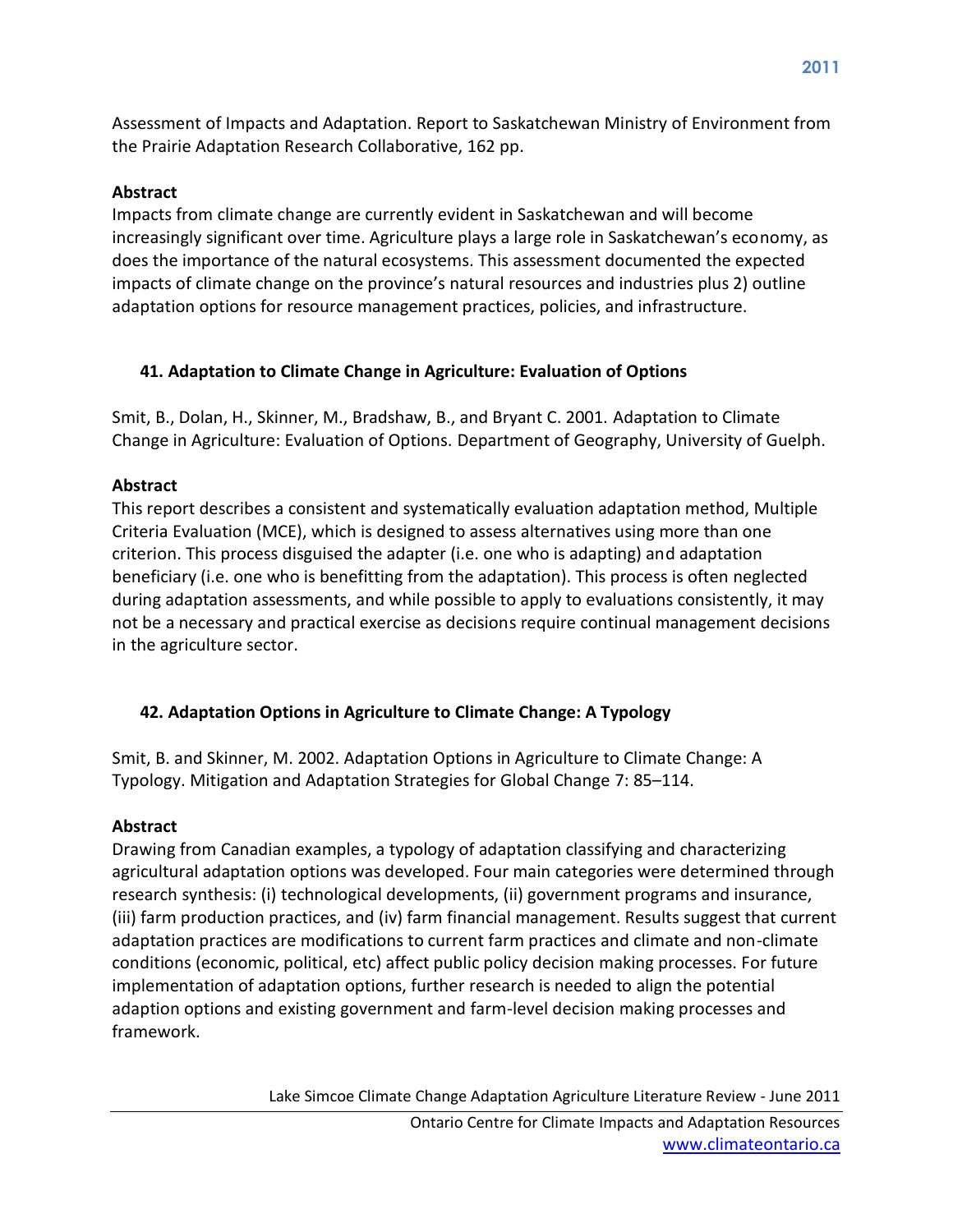### **43. Indicators of Adaptive Capacity to Climate Change for Agriculture in the Prairie Region of Canada: Comparison with Field Observations**

Swanson, D.A., J.C. Hiley, H.D. Venema and R. Grosshans, 2009. Indicators of Adaptive Capacity to Climate Change for Agriculture in the Prairie Region of Canada: Comparison with Field Observations. Working Paper for the Prairie Climate Resilience Project, Winnipeg: International Institute for Sustainable Development.

## **Abstract**

GIS-based indices mapping adaptive capacity from climate change across the Prairie region of Canada resulted in 1) better understanding the capacity of agriculture producers and agroecosystems to adapt to weather-related stresses, 2) assessments of adaptive capacity requires many perspectives and players to be on board and 3) while statistics are useless, ultimately adaptive measures are implemented through policies and the use of on-the-ground research.

## **44. Farm-Level Adaptation to Multiple Risks: Climate Change and Other Concerns**

Tarleton, M., and Ramsey, D. 2008. Farm-Level Adaptation to Multiple Risks: Climate Change and Other Concerns. Journal of Rural and Community Development 3 (2); 47 – 63.

### **Abstract**

This paper presents the results from a case study reviewing farm-level adaptation with a political, social, and economic focus, and outlined both risks and opportunities from climate change.

## **45. Sources of information for farmers' adaptation practices in Canada's Prairie agroecosystem**

Tarnoczi, T.J. and Berkes, F. 2010. Sources of information for farmers' adaptation practices in Canada's Prairie agro-ecosystem. Climatic Change 98:299–305.

## **Abstract**

Information available to help farmers adapt in the Canadian Prairies was examined. Focus lay upon soil and water conservation practices, i.e. wetland preserving and maintaining groundcover, and found that information in relation to soil and water conservation information came from a variety of sources. Sources such as industry, government, producers, conservation organization, social and personal experiences, and media were all sited as information points. When implementing adaptation methods, farmers were more open to new practices when learned firsthand through trial and observation. Currently, there is a lack of producer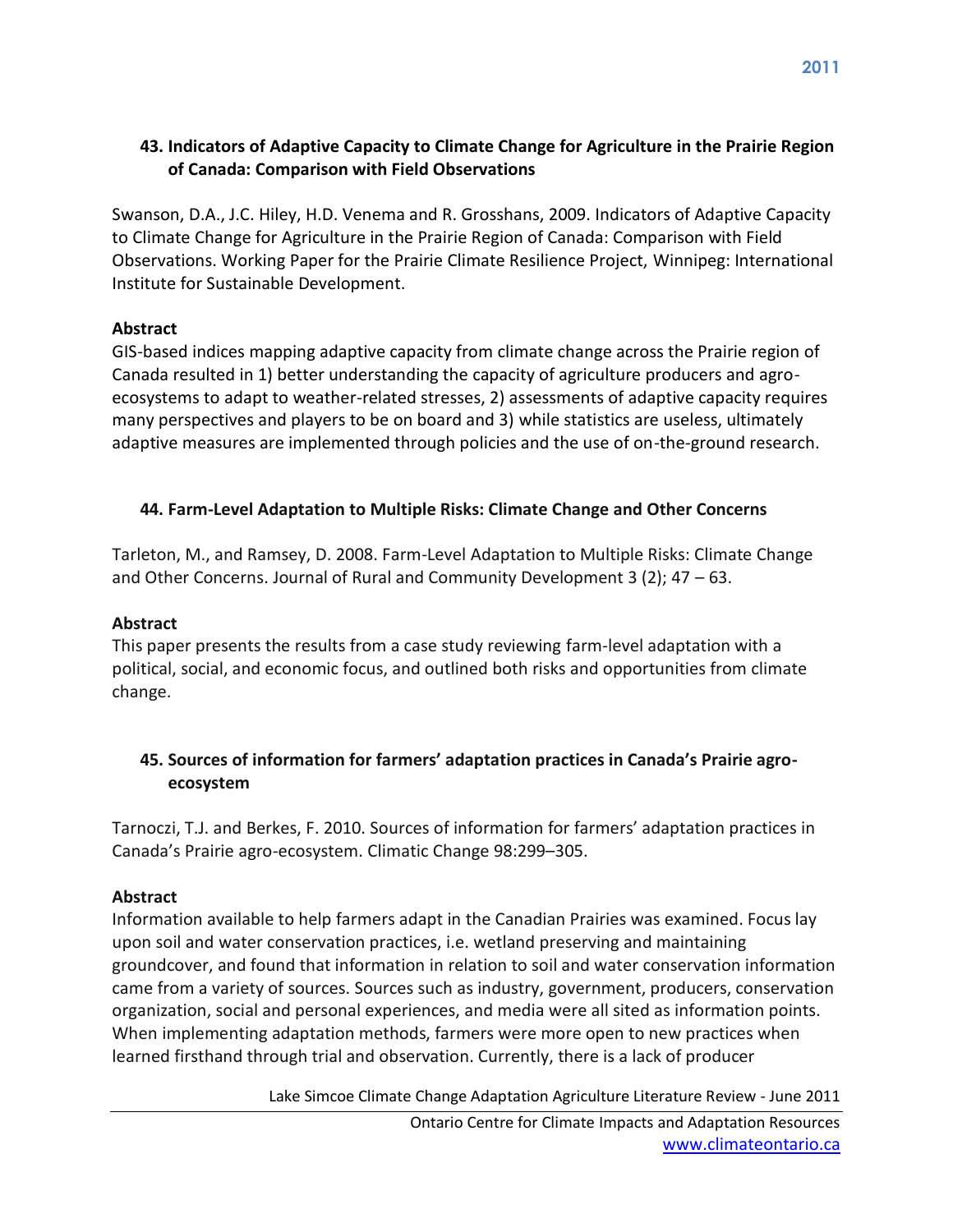organization involvement, shortage of government information, coordination, and direction in regards to climate change adaptation.

## **46. Living with Climate Change: How Prairie Farmers Deal with Increasing Weather Variability.**

Terrence, T. and Pearce, W. 2009. Living with Climate Change: How Prairie Farmers Deal with Increasing Weather Variability. Natural Resource Institute, University of Manitoba, Winnipeg.

## **Abstract**

Agriculture is inherently sensitive to weather variability and may be as a sector extremely vulnerable to climate change impacts; therefore, adaptation is necessary to maintain agricultural production and productivity. Prairie producers are able to increase their resiliency through various options, such as using new technology, new crops, and having the flexibility to adapt to any situations.

## **47. Adaptive capacity for climate change in Canadian rural communities**

Wall, E. and Marzall, K. 2006. Adaptive capacity for climate change in Canadian rural communities. Local Environment 11(4): 373-97.

#### **Abstract**

To achieve long-term sustainability in rural areas, an assessment of the ability to handle stress from various external and internal factors, must be completed. Current literature evaluates capacity evaluation but is sparse regarding implementation methods. This article provides a community capacity assessment method towards specific Canadian rural communities.

## **48. Agricultural adaptation to climate change in the news**

Wall, E., and Smit, B. 2006. Agricultural adaptation to climate change in the news. Int. J. Sustainable Development, Vol. 9 (4): 355 – 370.

## **Abstract**

Canadian policy makers and researchers in the climate change field state the lack of interest towards climate change from farmers, due to a misunderstanding towards climate change science and adaptation methods. Media plays a large role in altering producer's attitudes towards climate change.

Ontario Centre for Climate Impacts and Adaptation Resources

www.climateontario.ca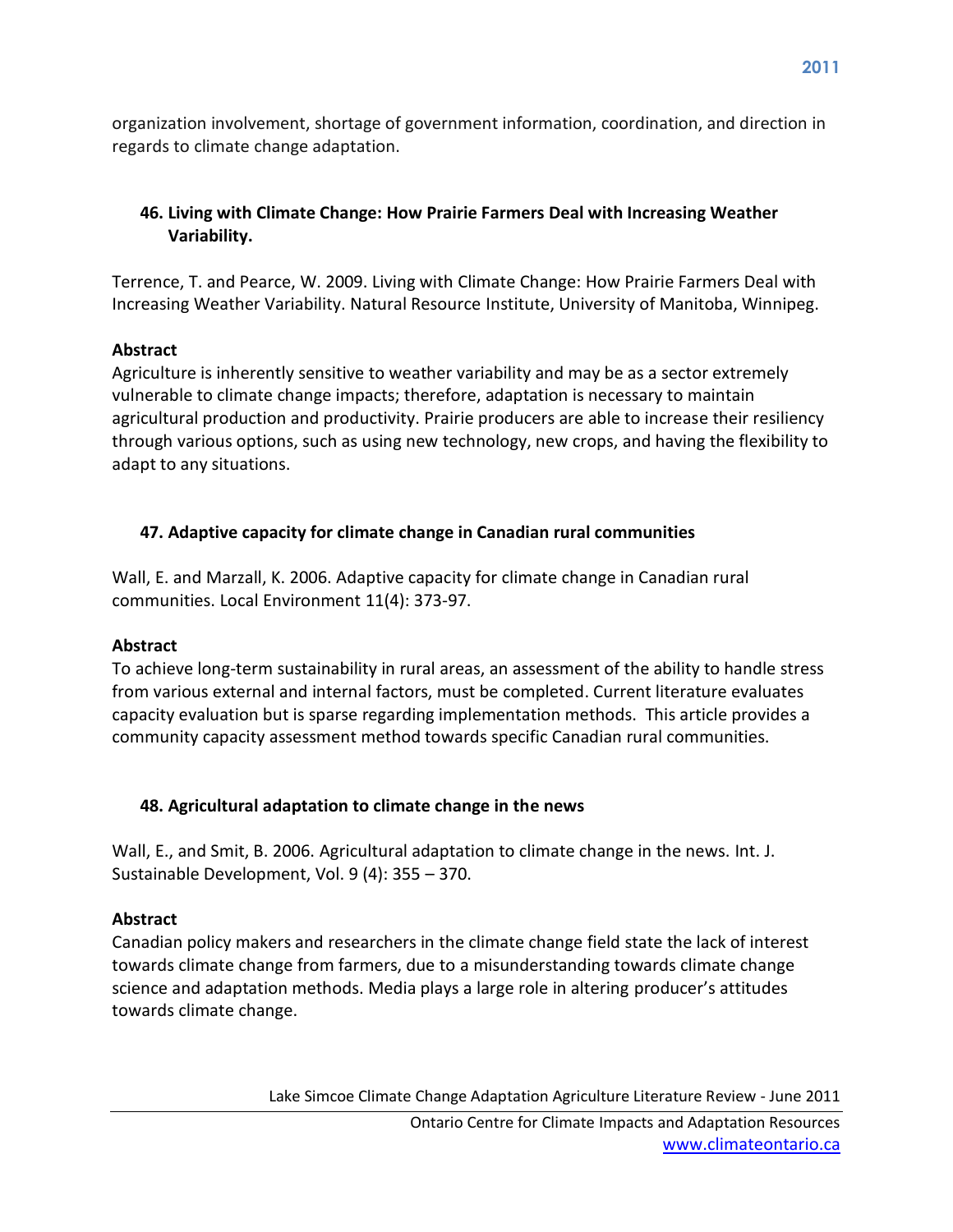## **49. Canadian Agri-food Sector Adaptation to Risks and Opportunities from Climate Change.**

Wall, E, Smit, B., and Wandel, J. 2004. Canadian Agri-food Sector Adaptation to Risks and Opportunities from Climate Change. Position Paper on Climate Change, Impacts, and Adaptation in Canadian Agriculture. C-CIARN Agriculture, Guelph, Ontario.

## **Abstract**

This paper reviews the current state of climate change risks and opportunities for the Canadian agri-food sector, as well as provides recommendations based on an assessment of the outstanding research gaps and issues in research approach and support as well as government policy. Key recommendations such as providing support in adaptation research, assist farmers in employing the vulnerability approach, and improving existing climate and weather data collection, were highlighted.

## **50. The 2001 - 2002 Vulnerability and Adaptation in Alberta's Special Areas**

Wandel, J.,Young, G., and Smit, B. 2009. The 2001 - 2002 Vulnerability and Adaptation in Alberta's Special Areas. Prairie Forum. Springer 31 (1): 211 – 234.

## **Abstract**

This paper assesses sensitivities and adaptive strategies employed by stakeholders through the 2001-2002 drought in rural Alberta's Special Area. Stakeholders were not equally affected, and many farmers faced challenges, such as access to proper irrigation and loss of crops. Overall, a production loss of \$3.6 billion was recorded for Alberta and Saskatchewan in 2002. Adaptive capacity relied upon access to resources and capital, and noted non-agricultural income sources (i.e. oil and gas leases) buffering a portion of the financial loss due to the drought.

## **51. Agricultural Adaptation to Drought in Canada: the Case of 2001 to 2002.**

Wheaton, E., Koshida, G., Bonsal, B., Johnston, T., Richards, W., and Wittrock, W. 2007. Agricultural Adaptation to Drought in Canada: the Case of 2001 to 2002. Saskatchewan Research Council.

## **Abstract**

The Agricultural Drought Adaptation (ADA) project was created to assess the severity, area and duration of past droughts across Canada. It also estimates the characteristics of future droughts across Canada.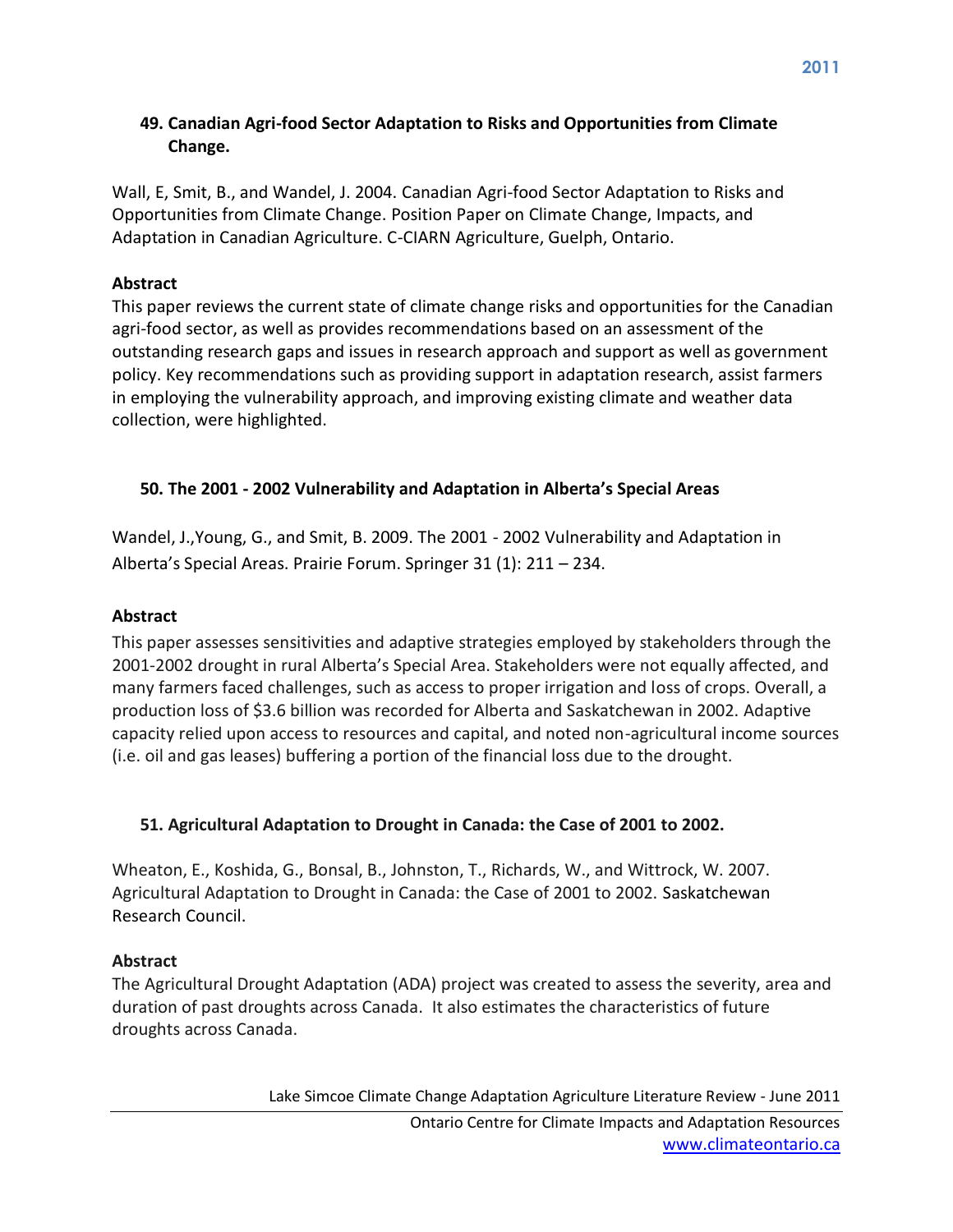## **52. Canadian prairie rural communities: their vulnerabilities and adaptive capacities to drought**

Wittrock, V., Kulshreshtha, S., and Wheaton, E. 2010. Canadian prairie rural communities: their vulnerabilities and adaptive capacities to drought. Mitig Adapt Strateg Glob Change 16: 267– 290.

## **Abstract**

This study examines the social and physical vulnerabilities and adaptation measures utilized in the South Saskatchewan River Basin region due to the 2001 – 2002 drought. Communities with unreliable water technologies and supply were the most vulnerable.

## **53. Climate Change and Agriculture: Impacts, Adaptation and Mitigation.**

Wrefort, A., Moran, D., and Adger, N. 2010. Climate Change and Agriculture: Impacts, Adaptation and Mitigation. Organization for Economic Co-operation and Development.

## **Abstract**

The report addresses the economic status of climate change impacts in the agricultural sector, particularly addressing the cost of climate change impacts upon agricultural systems, the adaptation responses, and mitigation cost.

# **3.0 References**

- 1. Abler, D. and Shortle, J. 2000. Climate change and agriculture in the Mid-Atlantic Region. Climate Research, Vol. 14: 185 – 194.
- 2. Agriculture and Agri-Food Canada. 2010. AAFC's Climate Change Strategy: A Path Forward for Canadian Agriculture. Agriculture and Agri-Food Canada.
- 3. Almaraz, J.J., Mabood, F., Zhou, X., Strachan, I., Ma, B., and Smith, D.L. 2009. Performance of Agricultural Systems under Contrasting Growing Season Conditions in South-western Quebec. Journal of Agronomy and Crop Science 195 (5): 319 – 327.
- 4. Belliveau, S., Smit, B., and Bradshaw, B. 2006. Multiple exposures and dynamic vulnerability: Evidence from the grape industry in the Okanagan Valley, Canada. Global Environmental Change, Vol. 16 (4): 364 – 378.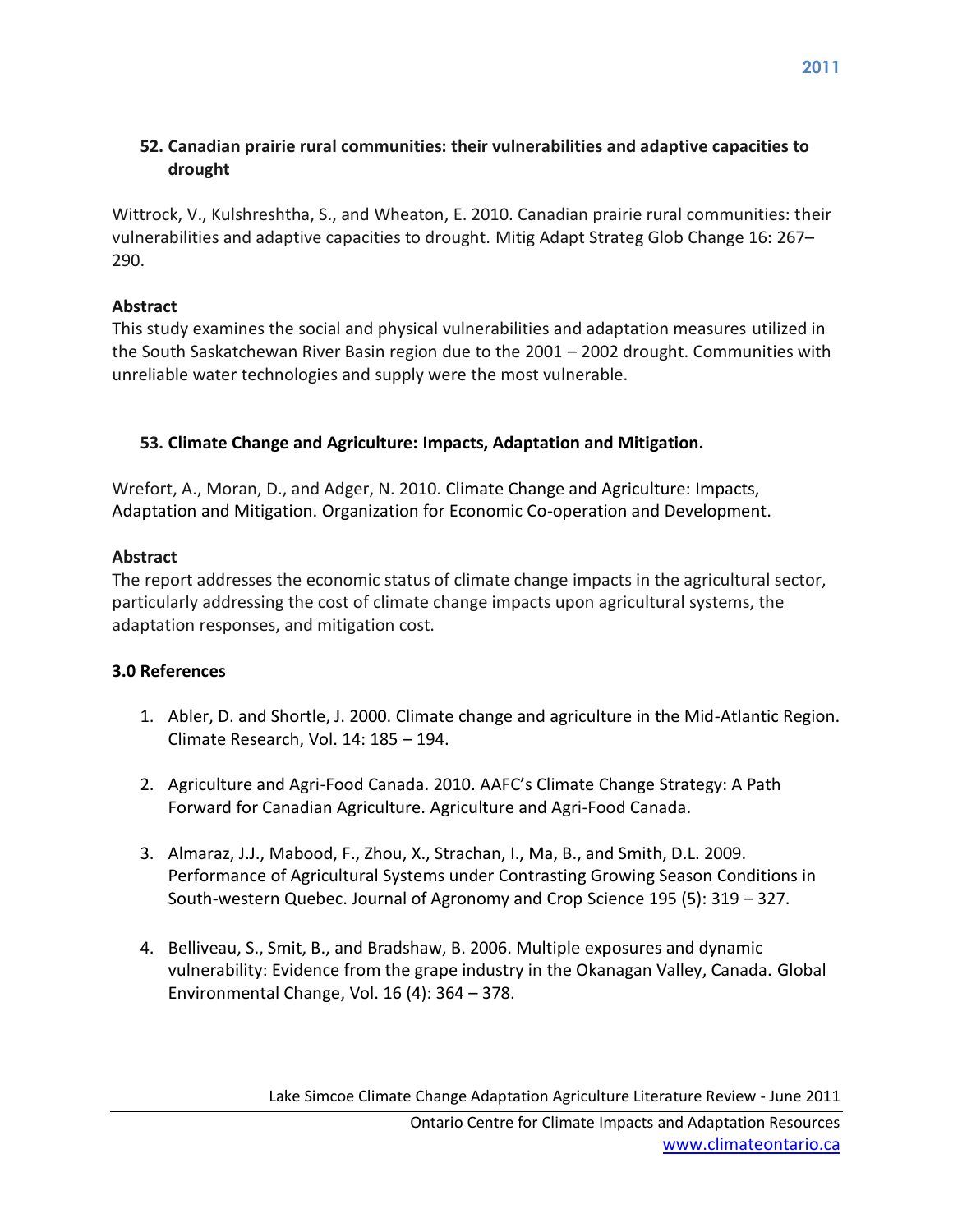- 5. Belliveau, S., Bradshaw, B., Smit, B., Reid, S., Ramsey, D., Tarleton, M., and Sawyer, D. 2006. Farm-Level Adaptation to Multiple Risks: Climate Change and other Concerns. University of Guelph.
- 6. Bernier, M.H. 2008. Assessing On-Farm Water Use Efficiency in Southern Ontario. McGill University, Québec.
- 7. Bindi, R. and Olessen, J. 2011. The responses of agriculture in Europe to climate change. Reg Environ Change 11 (1): 151–158.
- 8. Bizikova, L. and Crawford Boettcher, E. 2010. Review of key national and regional policies and incentives to support adaptation and adaptive capacity in the agricultural sector. International Institute for Sustainable Development. Winnipeg, Manitoba.
- 9. Bizikova L., T. Neale and I. Burton 2008. Canadian communities' guidebook for adaptation to climate change. Including an approach to generate mitigation co-benefits in the context of sustainable development. First Edition. Environment Canada and University of British Columbia, Vancouver.
- 10. Bonsal, Barrie R., Wheaton, Elaine E. , Chipanshi, Aston C. , Lin, Charles , Sauchyn, David J. and Wen, Lei. 2011. Drought Research in Canada: A Review, Atmosphere-Ocean, iFirst article: 1–17
- 11. Bradshaw, B., Dolan, H., and Smit, B. 2004. Farm-level Adaptation to Climatic Variability and Change: Crop Diversification in the Canadian Prairies. Climatic Change 67: 119–141.
- 12. Brklacich, M. and Curran, P. 2002. Impacts of Climatic Change on Canadian Agriculture: An Evaluation of Impact Assessment Procedures. Department of Geography and Environmental Studies, Carleton University, Ottawa.
- 13. Brklacich, M., M. Woodrow, R. McLeman and K. Vodden. 2008. Enhancing the Capacity of Canadian Rural Communities to Adapt to Uncertain Future (No. A1397). Ottawa: Natural Resources Canada Climate Change Impacts and Adaptation Program.
- 14. Bryant, R.C., Smit, B., Brklacich, M., Johnston, R.T., Smithers, J., Chiotti, Q., Singh, B. 2000. Adaptation in Canadian agriculture to climatic variability and change. Climatic Change 45: 181–201.
- 15. Burton, I. and Lim, B. 2005. Achieving Adequate Adaption in Agriculture. Climatic Change, 70: 191-200.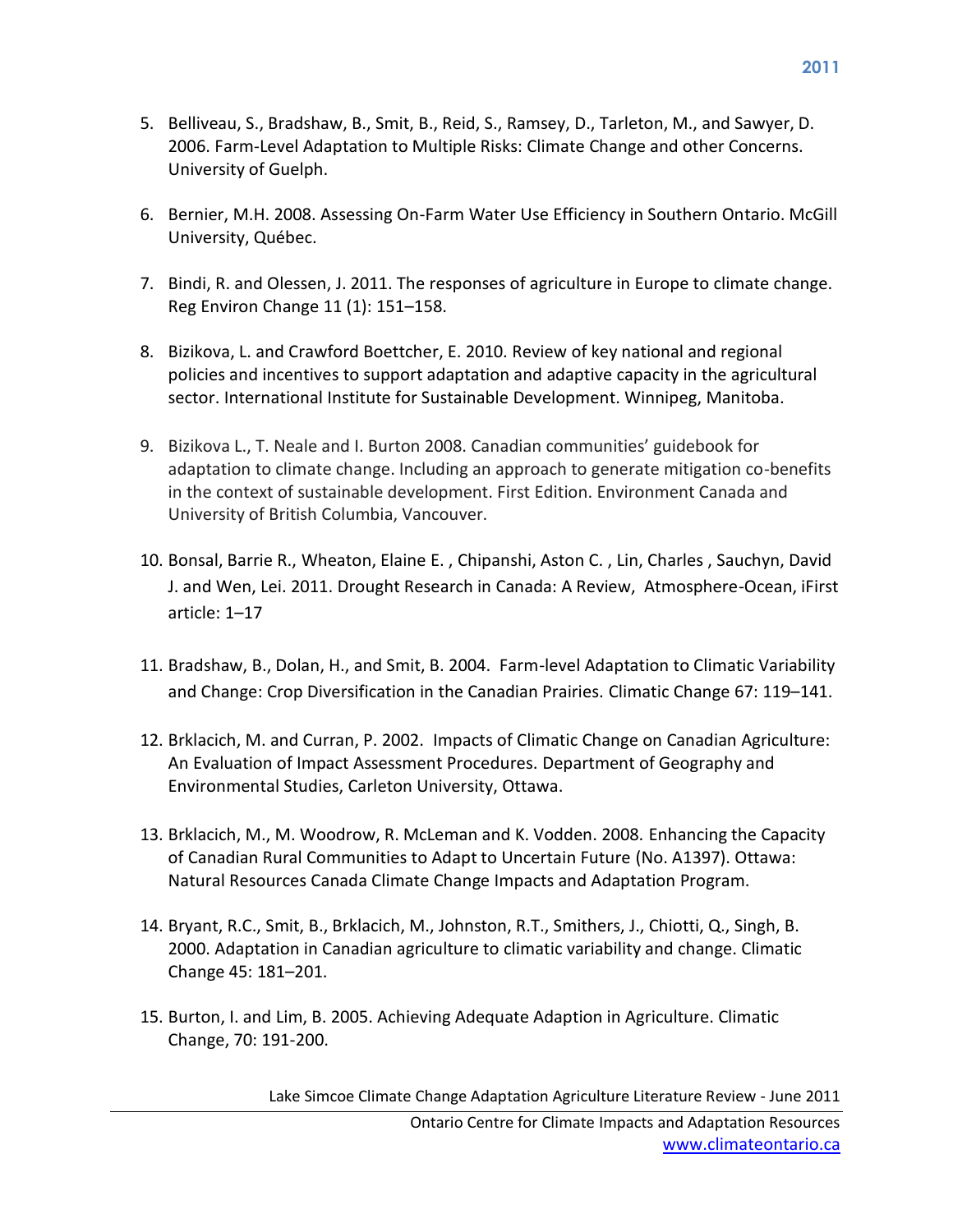- 16. Caldwell, W., Ball, J., Chen, Y., Ainley, S., Dixon, J., Flemming, H., and Lockhart, E. 2010. Identifying Rural Research Priorities through Community Engagement. Online. [http://www.waynecaldwell.ca/Projects/ruralresearch/RRPP-](http://www.waynecaldwell.ca/Projects/ruralresearch/RRPP-Final_Report_May_2010.pdf)[Final\\_Report\\_May\\_2010.pdf](http://www.waynecaldwell.ca/Projects/ruralresearch/RRPP-Final_Report_May_2010.pdf)
- 17. Canada. National Round Table on the Environment and the Economy. 2010. Degrees of Change: Climate Warming and the Stakes for Canada. Ottawa: NRTEE.
- 18. Chiotti, Q., and B. Lavender. 2008. Ontario. In From Impacts to Adaptation: Canada in a Changing Climate 2007. D. S. Lemmen, F. J. Warren, J. Lacroix and E. Bush, eds., 227-274. Ottawa, Government of Canada.
- 19. Crane, T., Roncoli, C., and Hoogenboom. 2001. Adaptation to Climate Change and Climate Variability: The Importance of Understanding Agriculture as Performance. NJAS -Wageningen Journal of Life Sciences 57: 179–185.
- 20. Field, C.B., L.D. Mortsch,, M. Brklacich, D.L. Forbes, P. Kovacs, J.A. Patz, S.W. Running and M.J. Scott. 2007. North America. Climate Change 2007: Impacts, Adaptation and Vulnerability. Contribution of Working Group II to the Fourth Assessment Report of the Intergovernmental Panel on Climate Change, M.L. Parry, O.F. Canziani, J.P. Palutikof, P.J. van der Linden and C.E. Hanson, Eds.,Cambridge University Press, Cambridge, UK, 617- 652.
- 21. Government of Canada. 2010. Status of Climate Change Adaptation in Canada's Agricultural Sector. PRI Project Sustainable Development. Online: [www.pri-prp.gc.ca](http://www.pri-prp.gc.ca/)
- 22. Howden, S.M, Soussana, J.F., Tubiello., F.N., Chhetri, N., Dunlop, M., and Meinke, H. 2007. Adapting agriculture to climate change. The National Academy of Sciences of the USA 104 (50): 19691 – 19696.
- 23. Iglesias, A., Quiroga, S., and Diz, A. 2011. Looking into the future of agriculture in a changing climate. European Review of Agricultural Economics 3(37): 1 – 21.
- 24. Jacques, L.S., De Vit, C., and Gagnon-Lebrun, F. 2010. Status of Climate Change Adaptation in Canada's Agricultural Sector. Government of Canada, Policy Research Initiative.
- 25. Kulshreshtha, S. 2011. Climate Change, Prairie Agriculture, and Prairie Economy: The New Normal. Canadian Journal of Agricultural Economics 59: 19–44.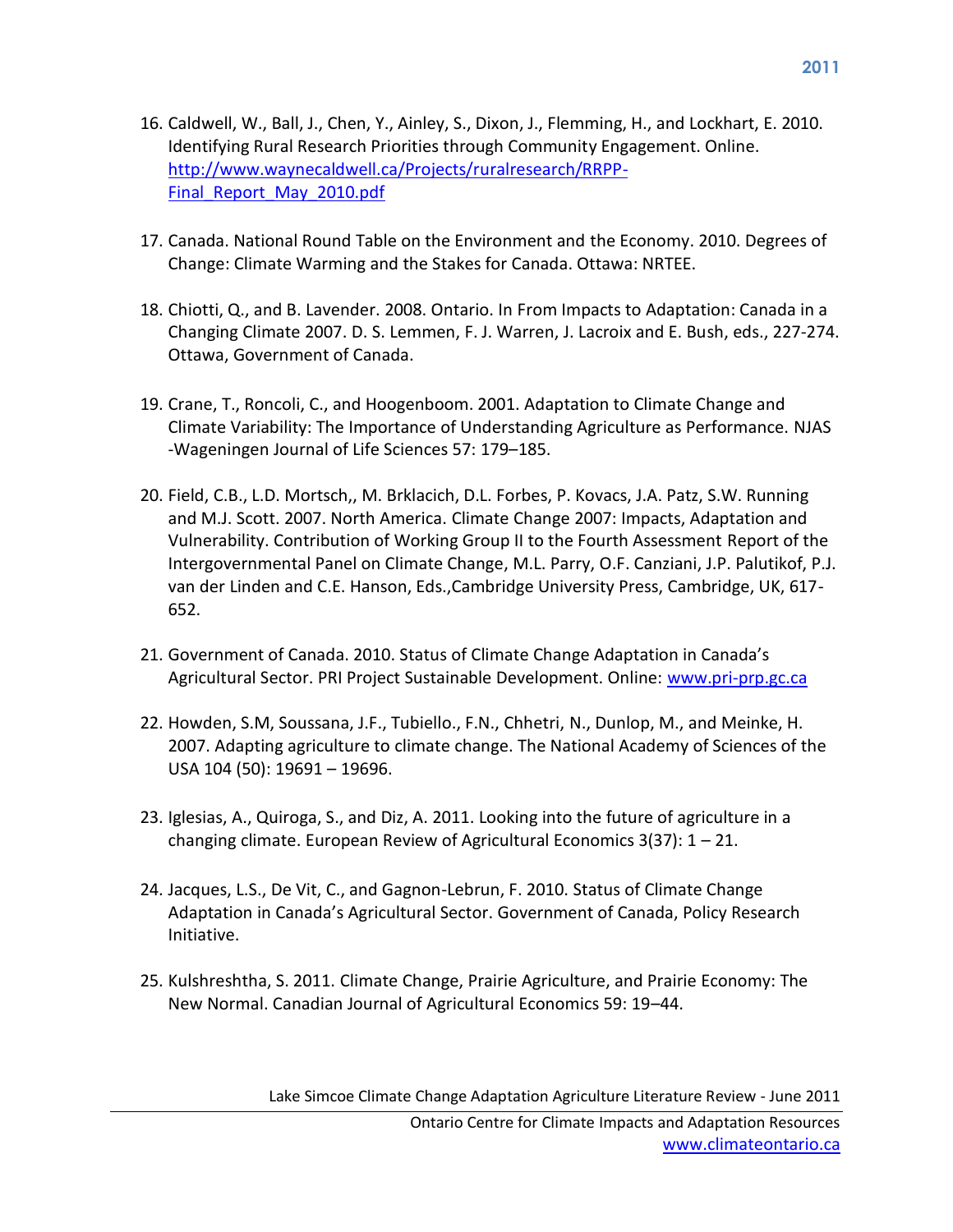- 26. Lotze-Campen, H., and Schellnhuber, H.J. 2009. Climate impacts and adaption option in agriculture: what we know and what we don't know. J. Verbr. Lebensm. 4: 145 – 150.
- 27. McLeman, R. 2010. Impacts of population change on vulnerability and the capacity to adapt to climate change and variability: a typology based on lessons from a hard country. Population and Environment DOI: 10.1007/s11111-009- 0087-z.
- 28. McLeman, R., Mayo, D, Strebeck, E., and Smit, B. 2008. Drought adaptation in rural eastern Oklahoma in the 1930s: lessons for climate change adaptation research. Mitig Adapt Strat Glob Change 13:379 – 400.
- 29. Marchildon, G., Kulshreshtha, S., Wheaton, E., and Sauchyn, D. 2008. Drought and institutional adaptation in the Great Plains of Alberta and Saskatchewan, 1914-1939. Natural Hazards, 45: 391 – 411.
- 30. Mariondo, M., Bindi, M, Kundzewicz, Z., Szwed, M., Chorynski, A., Matczak, P., Radziejeski, M., and Wreford, A. 2010. Impact and adaptation opportunities for European agriculture in response to climatic change and variability. Mitig Adapt Strategy Glob Change 15:657–679.
- 31. Merritt, W., Alilia, Y., Barton, M., Taylor, B., Cohen, S., and Neilsen, D. 2006. Hydrologic response to scenarios of climate change in sub watersheds of the Okanagan basin, British Columbia. Journal of Hydrology 326 (1-4), 79-108.
- 32. Ministry of the Environment, Ministry of the Environment, Ministry of Natural Resources, and Lake Simcoe Region Conservation Authority. 2009. Lake Simcoe Protection Plan. Queen's Printer for Ontario, Ontario.
- 33. Neilsen, D., Smith, A.S., Frank, G., Koch, W., Allia, Y., Merritt, W.S., Taylor, W.G., Barton, M., Hall, J.W., and Cohen, S.J. 2006. Potential impacts of climate change on water availability for crops in the Okanagan Basin, British Columbia. Canadian Journal of Soil Science, Vol. 88 (5): 921 – 936.
- 34. Pearson, D. and I. Burton. 2009. Adapting to climate change in Ontario: Report of the expert panel on climate change adaptation. Toronto: Government of Ontario, Ministry of the Environment.
- 35. Reid, S., Belliveau, S., Smit., B., and Caldwell. W. 2007. Vulnerability and Adaption to Climate Risks in Southwestern Ontario Farming Systems. Chapter 13: Farming in a changing climate. UBC Press, Canada.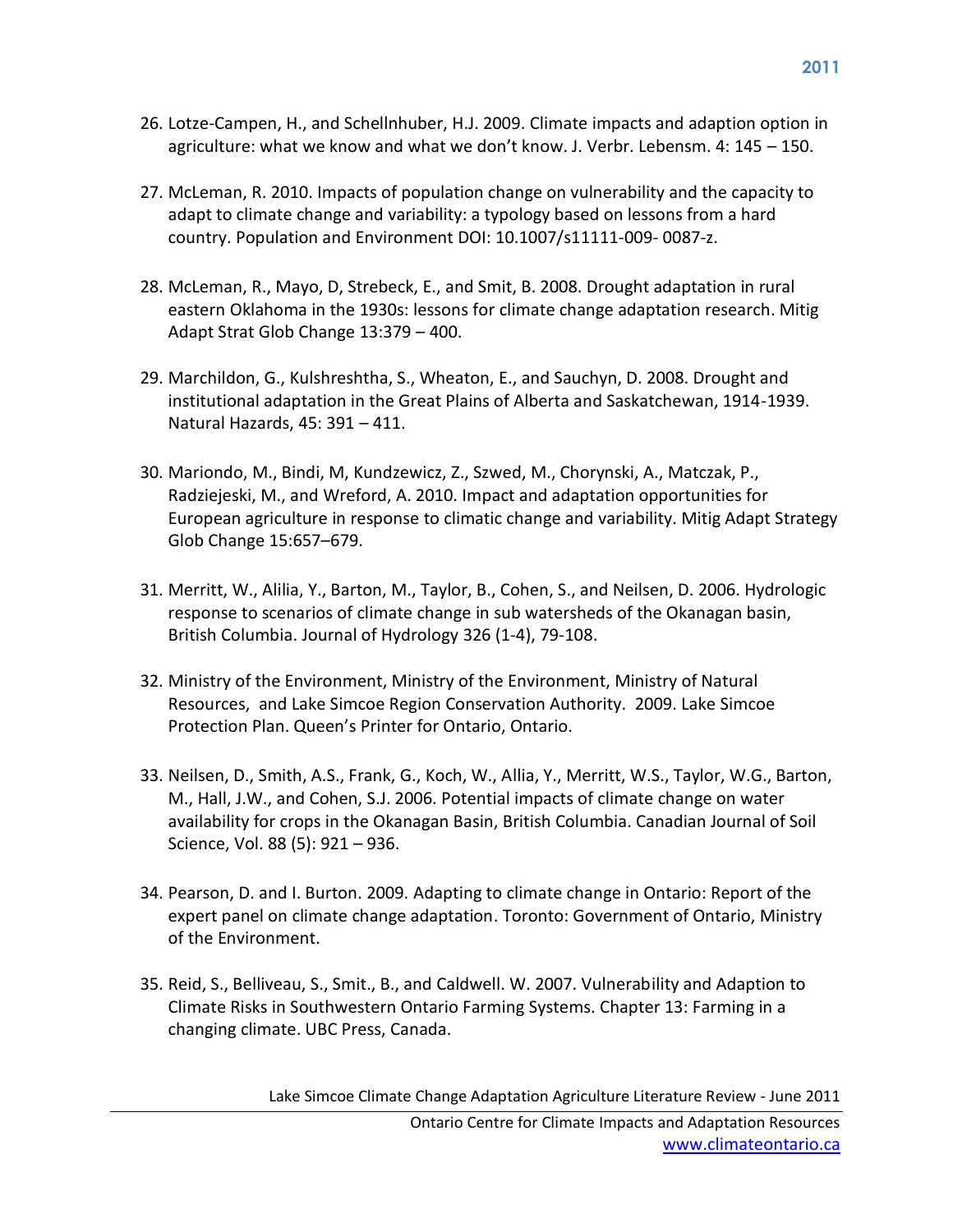- 36. Reid, S., Smit, B., Caldwell, W., and Belliveau, S. 2007. Vulnerability and adaptation to climate risks in Ontario agriculture. Mitig Adapt Strat Glob Change 12:609–637.
- 37. Richardson, G. R. A. 2010. Adapting to Climate Change: An Introduction for Canadian Municipalities. Ottawa, Ont.. Natural Resources Canada, 40 p.
- 38. Rochette, P., Bélanger, G., Castonguay, Y., Bootsma, A. and Mongrain, D. 2004. Climate change and winter damage to fruit trees in eastern Canada. Can. J. Plant Sci. 84: 1113– 1125.
- 39. Sander-Regier, R., McLeman, R., Brklacich, M., and Woodrow, M. 2009. Planning for climate change in Canadian rural and resource-based communities. Environments Journal Volume 37(1): 35 – 57.
- 40. Sauchyn, D., Barrow, E., Fang, X., Henderson, N., Johnston, M., Pomeroy, J., Thorpe, J., Wheaton, E., and Williams, B. 2009. Saskatchewan's Natural Capital in a Changing Climate: An Assessment of Impacts and Adaptation. Report to Saskatchewan Ministry of Environment from the Prairie Adaptation Research Collaborative, 162 pp.
- 41. Smit, B., Dolan, H., Skinner, M., Bradshaw, B., and Bryant C. 2001. Adaptation to Climate Change in Agriculture: Evaluation of Options. Department of Geography, University of Guelph.
- 42. Smit, B. and Skinner, M. 2002. Adaptation Options in Agriculture to Climate Change: A Typology. Mitigation and Adaptation Strategies for Global Change 7: 85–114.
- 43. Swanson, D.A., J.C. Hiley, H.D. Venema and R. Grosshans, 2009. Indicators of Adaptive Capacity to Climate Change for Agriculture in the Prairie Region of Canada: Comparison with Field Observations. Working Paper for the Prairie Climate Resilience Project, Winnipeg: International Institute for Sustainable Development.
- 44. Tarleton, M., and Ramsey, D. 2008. Farm-Level Adaptation to Multiple Risks: Climate Change and Other Concerns. Journal of Rural and Community Development 3 (2); 47 – 63.
- 45. Tarnoczi, T.J. and Berkes, F. 2010. Sources of information for farmers' adaptation practices in Canada's Prairie agro-ecosystem. Climatic Change 98:299–305.
- 46. Terrence, T. and Pearce, W. 2009. Living with Climate Change: How Prairie Farmers Deal with Increasing Weather Variability. Natural Resource Institue, University of Manitoba, Winnipeg.